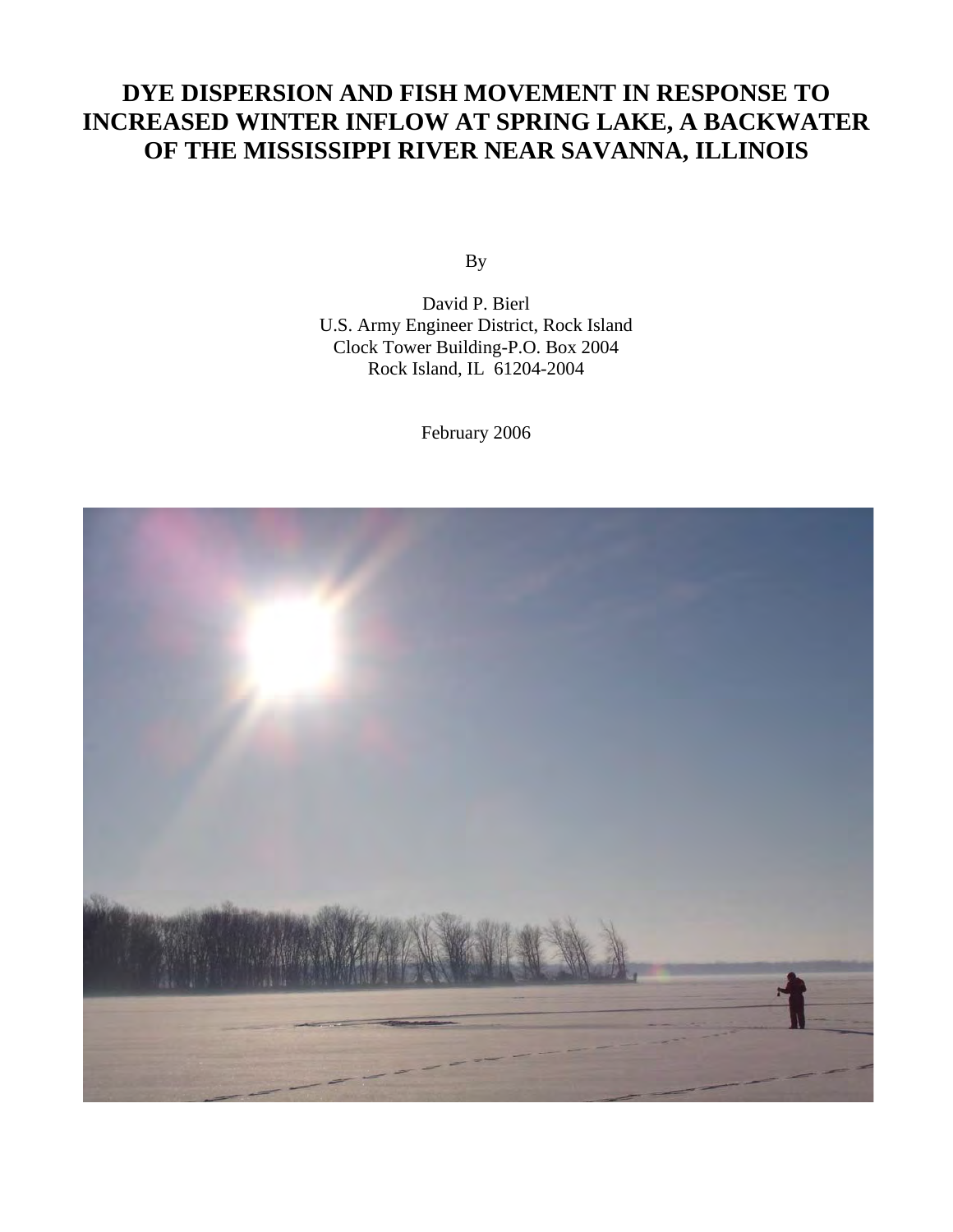## **DYE DISPERSION AND FISH MOVEMENT IN RESPONSE TO INCREASED WINTER INFLOW AT SPRING LAKE, A BACKWATER OF THE MISSISSIPPI RIVER NEAR SAVANNA, ILLINOIS**

#### **Abstract**

Dye dispersion and fish movement were monitored during February 2005 by U.S. Army Corps of Engineers, Rock Island District, Water Quality and Sedimentation Section personnel following an increase in inflow to Spring Lake, a backwater of the Mississippi River near Savanna, Illinois. An environmental enhancement project for the lake was completed in 1999 as part of the Upper Mississippi River System Environmental Management Program. The project included construction of a gated inlet in the perimeter levee of the lake to allow for the inflow of oxygenated water during winter periods of low dissolved oxygen. The results from a similar dye study performed in 2002 indicated that with a 25 cm (10) in) gate opening, reoxygenation of the lake occurs slowly, with the dispersal pattern favoring the deeper portions of the lake north and east of Silo Island. The primary purpose of the present study was to determine how inflowing oxygenated water disperses, both temporally and spatially, throughout the lake during the winter under ice cover while utilizing a gate opening of 91 cm (3 ft). A single slug injection of Rhodamine WT dye was dispensed in the inlet structure and tracked over a period of thirteen days as it dispersed throughout the lake.

An additional objective of the study was to track the movement of 20 radio-tagged centrarchids in response to the increased inflow. Iowa Department of Natural Resources, Bellevue Fish Research and Management Station and U.S. Army Corps of Engineers, Rock Island District, Water Quality and Sedimentation Section personnel used conventional pole and line ice fishing methods in order to procure the centrarchids required for the study. Fish movement was determined during three tracking events over an 11-day period.

The results from the 2005 study were similar to the 2002 study in that the dye dispersal pattern again favored the deeper portions of the lake north and east of Silo Island. However, unlike in 2002, dye was eventually detected in samples collected from the sub-basin of the lake west of Silo Island. As anticipated, with the larger gate opening, the dye traveled through the lake in a shorter period of time. A comparison of dye analysis results from samples collected on the sixth day following injection during both studies show that the dye traveled more than twice the distance during 2005 compared to that observed in 2002. The dye traveled 1,125 m (3,691 ft) to site 7 in 2002, for an average velocity of .22 cm/sec while in 2005 it traveled 2,375 m (7,792 ft) to site 16 for an average velocity of .46 cm/sec.

Movement of radio-tagged black crappies and a bluegill indicated the fish were not adversely impacted by the increased gate opening. The velocity in the vicinity where most fish were located throughout the study (site 7) increased from 0.16 cm/sec (prior to increasing the gate opening) to 0.45 cm/s (after increasing the gate opening). The 0.29 cm/s increase in velocity was apparently insufficient to cause the fish to disperse from the area.

#### **Introduction**

In the 1986 Water Resources Development Act, Congress authorized the creation of the Upper Mississippi River System-Environmental Management Program (UMRS-EMP), a multi-element program designed to protect, restore, and balance the resources of the UMRS. A major element of the program includes the construction of Habitat Rehabilitation and Enhancement Projects, or HREPs, for the purpose of preserving and improving fish and wildlife habitat on the UMRS. Spring Lake is a 1,335 ha (3,300 ac) HREP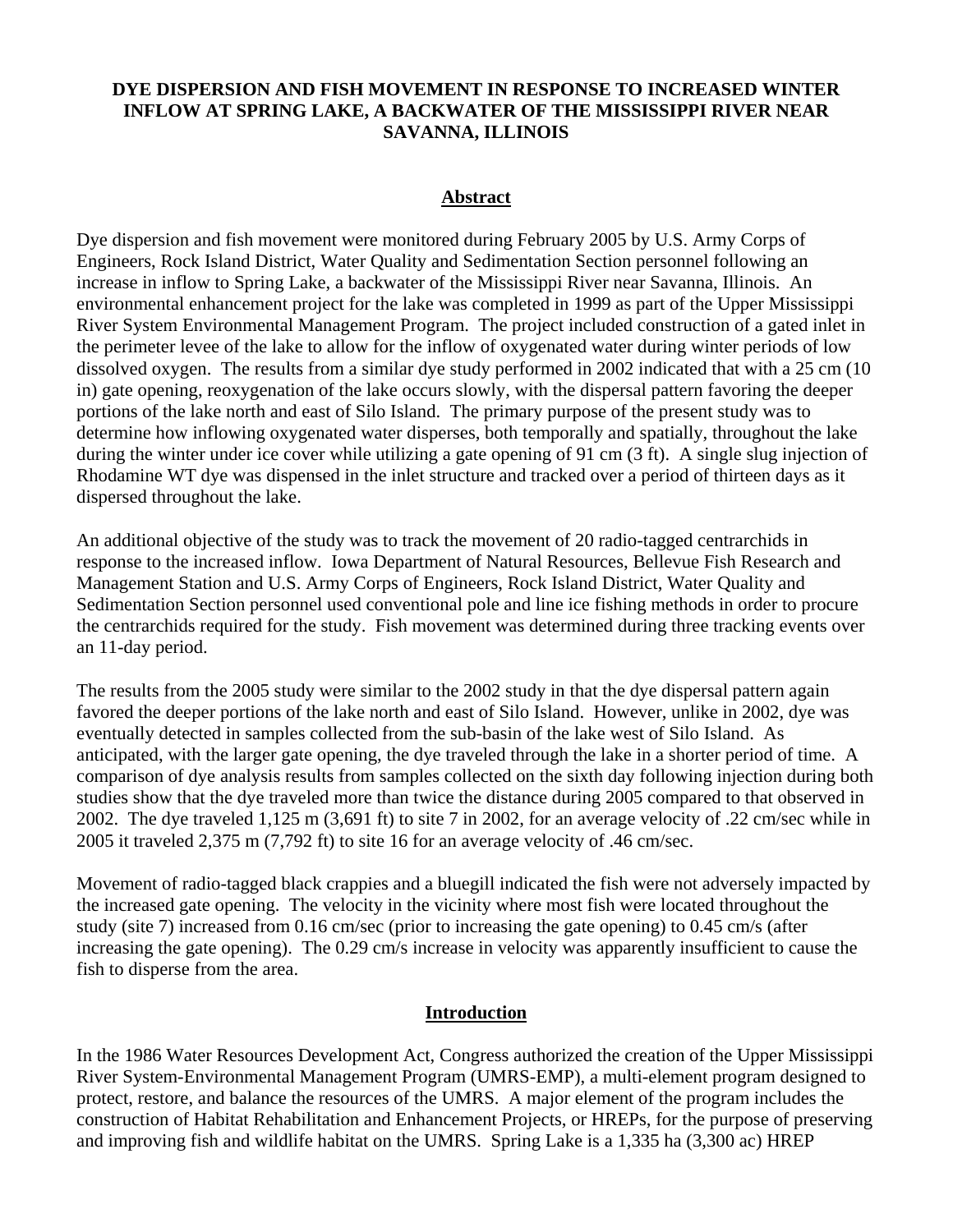backwater lake located on the Mississippi River, river kilometers 852.0 to 857.6 (river miles 532.5 to 536.0) near Savanna, Illinois. A cross dike divides the lake into upper and lower portions. The lower portion of the lake is bounded by the natural riverbank and a perimeter levee. A breach in the downstream end of the perimeter levee allows for connectivity with the Mississippi River. Environmental improvements to the lake include construction of a gated inlet on the perimeter levee of the lower lake and a pump station on the cross dike (see Figure 1). Construction of the project was completed in 1999. The inlet structure contains two 1.5 m (5 ft) by 1.5 m (5 ft) gates. The purpose of the inlet structure is to allow oxygenated river water into the lake during the winter to help prevent fish kills. The gates are closed during other times of the year in order to prevent sediment from entering the lake.



**Figure 1. Spring Lake features and sampling site locations.** 

A fish kill occurred in both the upper and lower portions of Spring Lake during January 2001. During this time, one gate was open 15 cm (6 in) and low dissolved oxygen (DO) concentrations were recorded by an *in-situ* water quality monitoring instrument deployed in the lower lake near site 23. In an effort to prevent future fish kills, a dye study was performed during February 2002 for the purpose of determining how inflowing oxygenated water disperses both spatially and temporally throughout the lower lake. At the time of the study, the south gate of the inlet structure was open 25 cm (10 in). The results of this study, reported by Bierl (2002), indicated that with a 25 cm (10 in) gate opening, reoxygenation of the lake occurred slowly, with the dispersal pattern favoring the deeper portions of the lake north and east of Silo Island. Dye was not detected in the subbasin of the lake west of Silo Island by day 10 following dye injection, when the study was terminated due to an early thaw. The 2002 study suggested that a larger gate opening would allow for a more rapid dispersion of oxygenated water throughout the lake, possibly including the sub-basin west of Silo Island.

The primary objective of the present study was

to investigate these issues under a gate opening of 91 cm (3 ft), again using Rhodamine WT dye to track the inflowing water. One concern of a larger gate opening is that an increase in water velocity could possibly impact over-wintering centrarchids, which prefer areas with little or no velocity (Palesh and Anderson, 1990; Sheehan et al., 1990; Knights et al., 1995; and Gent et al., 1995). In order to address this concern, fish response was monitored by tracking centrarchids fitted with radio transmitters.

#### **Methods**

#### **Fish Telemetry**

Iowa Department of Natural Resources, Bellevue Fish Research and Management Station (IDNR) and U.S. Army Corps of Engineers, Rock Island District, Water Quality and Sedimentation Section (USACE)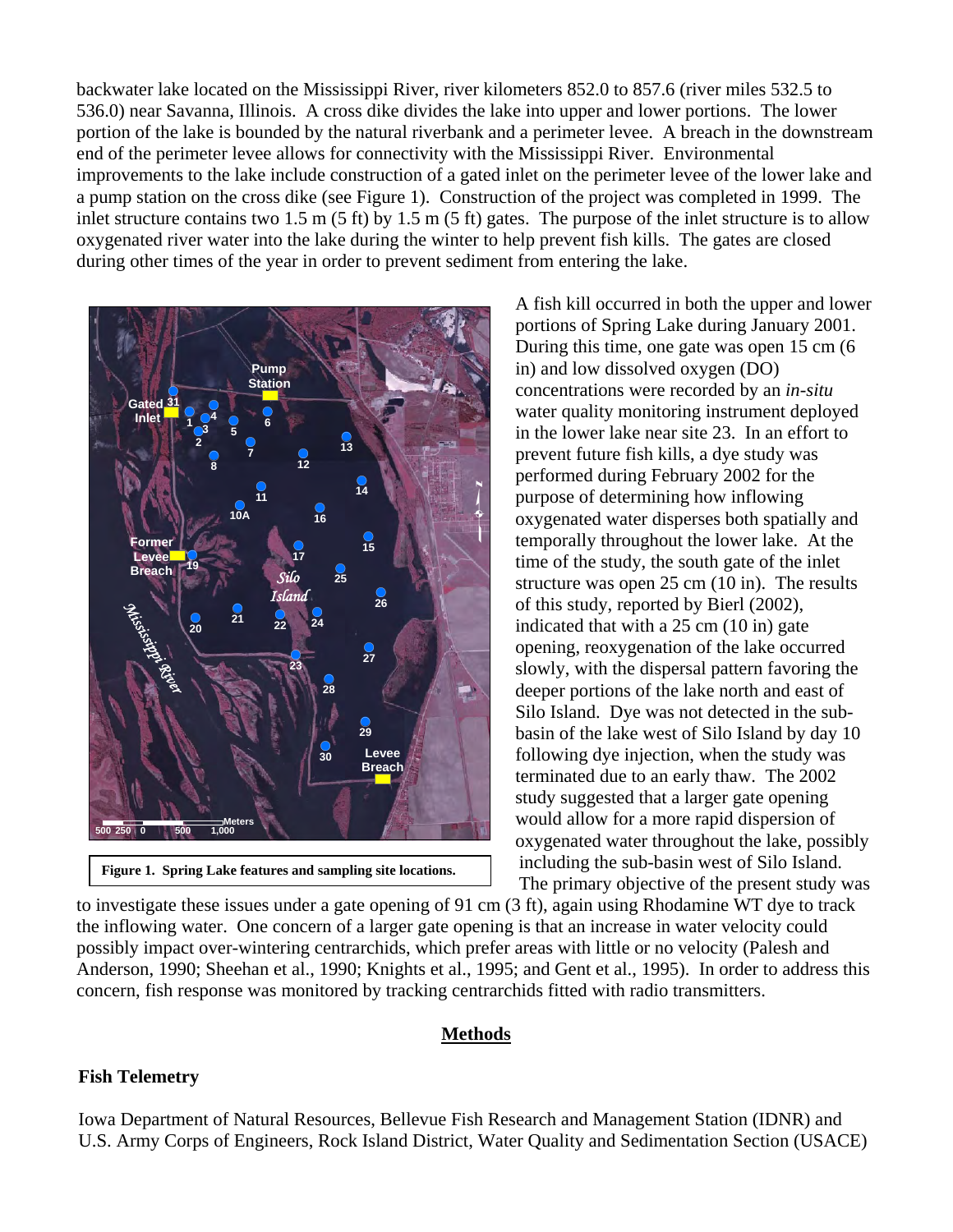personnel used conventional pole and line ice fishing methods in order to procure the centrarchids required for the fish radio-telemetry portion of the study. The targeted species included black and white crappie (*Pomoxis sp.*) and bluegill (*Lepomis macrochirus*). Previous studies performed by IDNR fishery research biologists suggested that a minimum fish size of about 198 g (7 oz) would be required for the transmitter to not influence fish behavior. IDNR and USACE personnel, with the assistance of local anglers, obtained 10 black crappie (*Pomoxis nigromaculatus*) and one bluegill on January 25, 2005. The following day, 9 black crappie were caught. All fish were caught in the upper part of the lake in the vicinity of sampling sites 5 and 7 (see Figure 1) and ranged in size from 196 g (6.9 oz) to 675 g (23.8 oz).



**Figure 2. Attaching transmitter to a black crappie.** 

The fish were immediately fitted with externally placed transmitters and released at the capture location. The transmitters were attached at two locations just below the base of the dorsal fin spines (see Figure 2). The transmitters were body implant types that were modified for external placement by tying braided fishing line (Firewire) to the body of the transmitter in two locations and using epoxy to hold it in place. The free ends of the line were drawn with a needle through the musculature at the base of the dorsal fin, one at a point anterior to a spine and the other at a point posterior to the spine. The two lines were then pulled tight around the spine and were tied off. The process was then repeated at a second dorsal fin spine. The

transmitters, models F1540 and F1580 obtained from Advanced Telemetry Systems, Inc (ATS), weighed 2.0 (.07 oz) and 3.6 gm (.13 oz), respectively, and operated in the 49 MHz bandwidth (49.054 MHz – 49.890 MHz). Fish were tracked by airboat and then by foot (see cover photo) during three tracking events using an ATS receiver (model R2000) and a hand-held loop antenna. Fish location was recorded with a Trimble Pro XR Global Positioning System (GPS).

## **Dye and Water Quality Monitoring**

The results of the 2002 dye study were reviewed by USACE personnel in order to determine the location of the sampling points for the present study. The sampling points remained the same, with the exception of two sites being eliminated because shallow water depth in the vicinity of these sites made it difficult to obtain a representative sample. Site 10 was moved to the southeast to a deeper area and redesignated as site 10A. The locations of the 29 sampling sites are shown in Figure 1.

On January 28, 2005, USACE personnel deployed YSI model 6600 multiparameter sondes equipped with probes for measuring DO, pH, temperature and chlorophyll at sites 1, 5, 7, 19, 24, 29 and 31. Two sondes were deployed at site 5, the deepest site, at points 3 ft (0.91 m) and 7 ft (2.13 m) from the bottom, in order to determine if stratification was present. The sondes deployed at sites 1 and 31 were moved to sites 14 and 16 on February 2, 2005, in an effort to capture the plume as it moved through the lake. USACE personnel drilled holes in the ice at 29 Spring Lake sampling sites on January 31<sup>st</sup> and February 1<sup>st</sup>. GPS was used to locate the sampling sites using the coordinates from the 2002 study. Test holes were drilled in the ice in the vicinity of the old site 10 in order to locate an area with sufficient sampling depth. The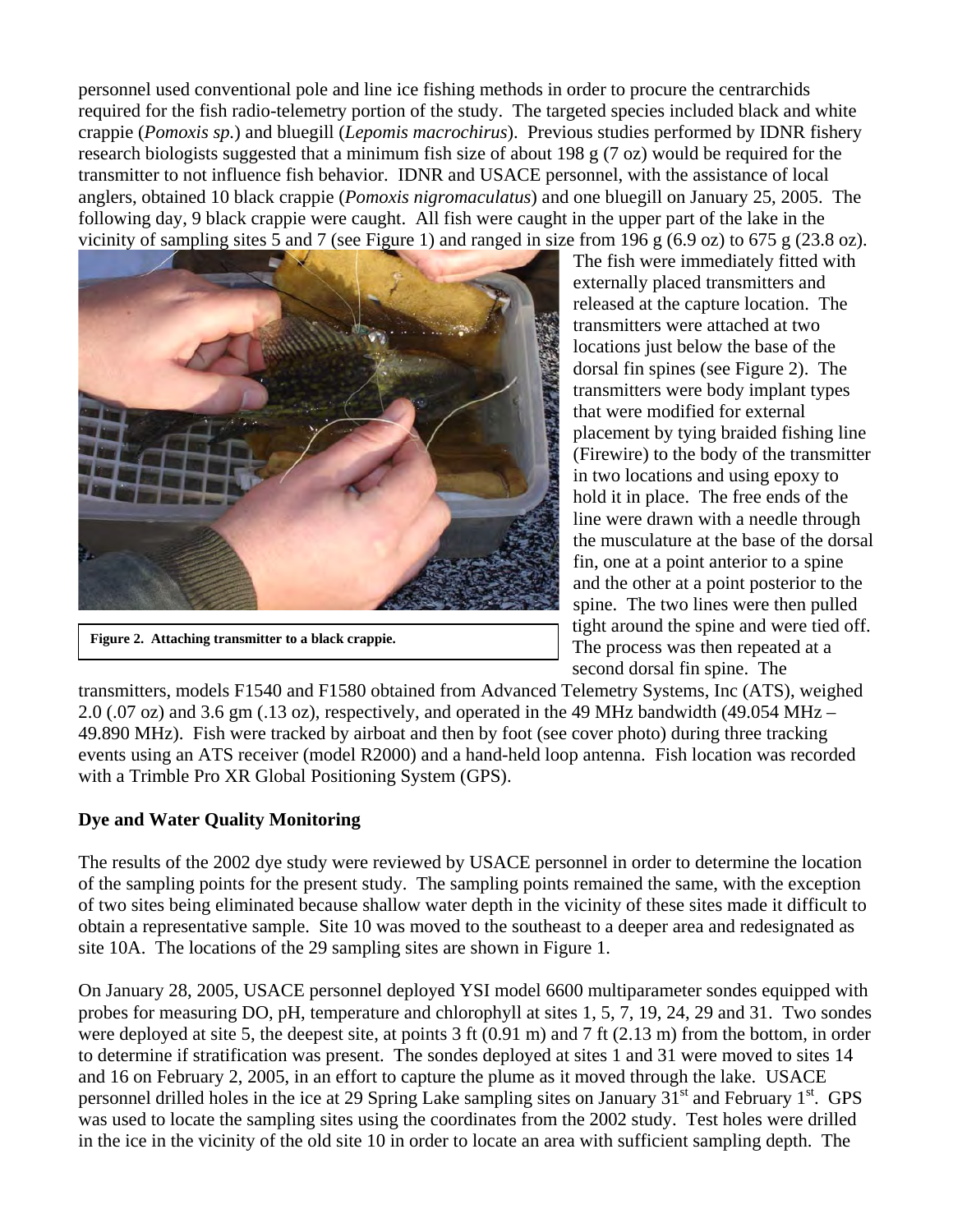new site, 10A, was located approximately 450 m (1,476 ft) to the southeast of the old site. An airboat allowed for quick and safe transit between sites. Water depth, ice thickness and snow depth were determined at each site. At selected sampling sites, DO, temperature, pH and velocity measurements were taken. DO, pH and temperature measurements were initially taken with a YSI model 600 XL multiparameter sonde. Following dye injection, a YSI Model 58 meter was utilized to measure DO and temperature and an Oakton pHTestr2 was used for measuring pH. A Sontek FlowTracker hand-held ADV (Acoustic Doppler Velocimeter) was used for velocity measurements. Blank samples for dye analysis were collected at sites 1, 5, 15,



**Figure 3. Dye sampling site identifiers.** 

21 and 28 in order to determine background fluorescence. Orange spray paint and a wire stake vinyl flag were used to mark the ice near each sampling site (see Figure 3). A discharge measurement was taken within the lake, approximately 15 m (49 ft) from the gated inlet structure, according to the methods described for measurements under ice cover in USGS (1969). At this time, the gate on the north side of the inlet structure was open 20 cm (8 in). At 4:00 p.m. on January  $31<sup>st</sup>$ , U.S. Fish and Wildlife Service, Upper Mississippi River National Wildlife and Fish Refuge, Savanna District (USFWS) personnel increased the gate opening to 91 cm (3 ft). A discharge measurement was taken at the same location on February  $1<sup>st</sup>$  to determine the flow volume resulting from the new gate opening.

The fluorescent dye used for the study was a 20 percent solution of Rhodamine WT manufactured by Crompton and Knowles. The dye delivery system was as described in Bierl (2002), with the following modifications which accelerated the injection of the dye: the Tygon tubing was replaced with a larger diameter, weighted garden hose and the slotted nozzle at the end of the tubing was eliminated. On the morning of February 1<sup>st</sup>, the garden hose was lowered into the north gate well of the inlet structure until it



**Figure 4. Dye entering Spring Lake at the water control structure.** 

was positioned at the level of the gate opening. In order to facilitate the assimilation of the dye with the inflowing river water, 7 liters (1.8 gal) of dye was mixed with 90 liters (23.8 gal) of river water in the refuse container. This helped reduce the viscosity of the dye and equilibrate the temperature of the dye with that of the inflowing river water. Dye was immediately visible on the lake side of the water control structure (see Figure 4) following release of the dye, which commenced at 9:16 a.m. By 9:44 a.m., all of the dye had been dispensed. At no time was a dye plume observed on the river side of the perimeter levee.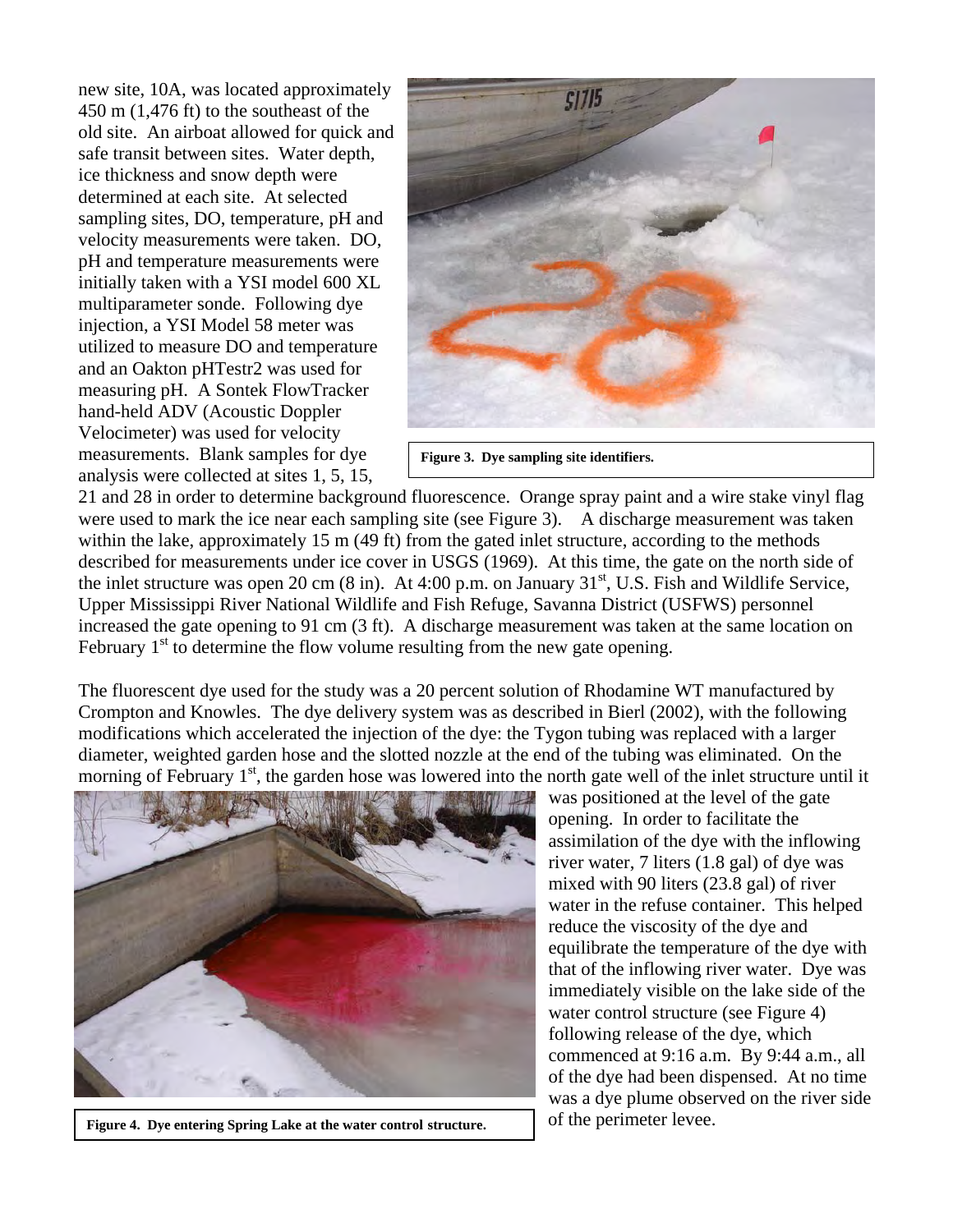The first round of sampling commenced at site 1 at 10:26 a.m., followed by sites 31, 2, 3, and 4. The sampling instrumentation and methods were as described in Bierl (2002). Staff gage readings on the outside of the gated inlet structure (583.35' NGVD) and lower lake side of the pump station (583.20' NGVD) were recorded. Three more sampling events were performed on February  $1<sup>st</sup>$ . Sampling commenced at sites 1-5, 8 and 31 at 12:21 p.m. and at sites 1-8 and 31 at 2:49 p.m. and 5:42 p.m. Two sampling events were performed on February  $2^{nd}$ . Sites 1-13 and 31 were sampled commencing at 8:45 a.m. and at 2:36 p.m. Sites 1-19, 24-26 and 31 were sampled on February  $4<sup>th</sup>$  and all sites were sampled on the February  $7<sup>th</sup>$ , 10<sup>th</sup> and 14<sup>th</sup> collection dates. The sites selected for sampling during each event were based on dye analysis results from prior events, along with a review of the results from the 2002 study. In general, the sites closest to the inlet structure were sampled first, followed by those farther away. DO, temperature and velocity readings were taken at selected sites. Staff gage readings were taken at the inlet structure and pump station on all sampling dates.

## **Dye Analysis**

Dye standards were prepared according to the guidelines given in Wilson et al. (1986). A Turner Designs Model 10-AU fluorometer was used for sample analysis. The fluorometer was calibrated with dye standards according to instructions given in the manufacturer's user's manual. Water samples were stored in the dark and allowed to come to room temperature prior to analysis. All samples and blanks were analyzed with a Turner Designs Model 10-AU fluorometer. Time was recorded for each analysis and sample temperature was recorded at a minimum of at the beginning and end of each analysis session. All Rhodamine WT dye concentrations were within the linear range of the fluorometer; therefore, no samples required dilution. Some samples were reanalyzed following additional settling because there were concerns that suspended matter may have affected the results. Increased turbidity in the inflow, due to snow-melt runoff following unusually high air temperatures on February  $5<sup>th</sup>$  and  $6<sup>th</sup>$ , most likely contributed to the increased suspended matter content of some samples collected after February 6<sup>th</sup>.

#### **Results and Discussion**

#### **Initial Conditions**

The results from field measurements taken on January  $31<sup>st</sup>$  and February  $1<sup>st</sup>$ , prior to the impact of the increased gate opening are shown in Table 1. Water depths at sampling sites ranged from 0.32 m (1.05 ft) at site 20 to 2.60 m (8.53 ft) at site 5. Only six sites had a water depth greater than 1 m (3.28 ft). Unlike the 2002 study, all sites were snow and ice covered. Ice thicknesses ranged from 17 cm (6.7 in) at site 1 to 36 cm (14.2 in) at site 3. Snow depths ranged from 1 cm (0.4 in) at sites 8, 10A, 11 and 17 to 8 cm (3.1 in) at site 28. Unusually low DO concentrations measured in the water entering the gated inlet on February 1<sup>st</sup> prompted a switch in DO meters. DO concentrations determined prior to this point were determined to be invalid because of a faulty probe. Immediately prior to injecting the dye, DO (13.44 mg/L), temperature  $(0.0^{\circ}C)$  and pH (7.99) measurements were taken where water entered the gated inlet. Valid DO measurements were taken in the inlet and at sites 10A through 17. DO concentrations at sites within the lake, ranged from 6.72 mg/L at site 11 to 17.19 mg/L at site 17, with an average concentration of 13.01 mg/L. Temperature values within the lake ranged from 0.08°C at site 1 to 2.80°C at sites 11 and 14. Values for pH were similar throughout the lake, ranging from 7.65 at site 30 to 8.08 at site 8. According to Smart and Laidlaw (1977), pH values within this range should have little effect on Rhodamine WT fluorescence.

A cursory review of all velocity measurements taken during the study revealed that several of the readings were unexpectedly high. An ADV relies on suspended particulate matter to reflect an acoustic signal in order to measure velocity. As the concentration of the suspended matter decreases, the strength of the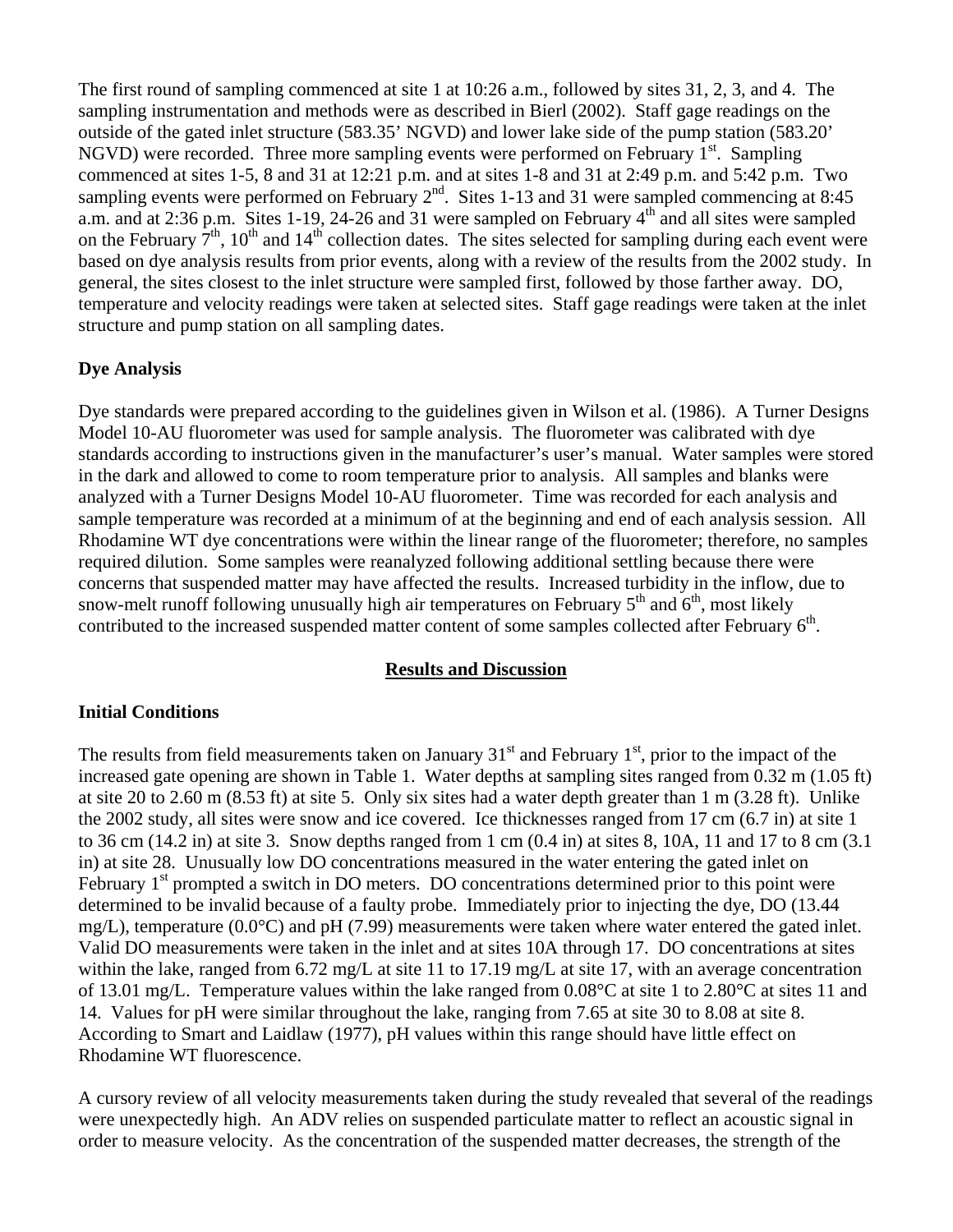reflected acoustic signal decreases and approaches the ambient noise level of the instrument. According to the FlowTracker user's manual, for best operating conditions the signal-to-noise ratio (SNR) should be greater than 10 dB; however, the instrument can operate reliably with SNRs as low as 2-3 dB. The lack of suspended particulate matter in the water column at several Spring Lake sites resulted in a number of erroneous velocity measurements. An in-depth review of the raw velocity data (each velocity value is the mean of 40 individual velocity measurements taken by the ADV over a 40-second period) suggested that low SNRs could be responsible for many of the erroneous readings. Also, many of the erroneous values had a relatively high standard error of velocity. These two quality control measures (SNR and standard error of velocity) were used to filter the velocity results in order to obtain a more reliable data set. The erroneous values were determined using the following criteria: mean SNR less than or equal to 3 dB or mean standard error of velocity greater than or equal to 0.7 cm/s. Filtering the data set resulted in approximately 25 percent of all velocity measurements taken during the study to be considered invalid.

With the exception of site 1 (6.69 cm/s) near the inlet structure, velocity readings throughout the lake were less than 1 cm/s (see Table 1) prior to increasing the gate opening. A dredged channel extends from the inlet structure to site 1. Apparently, the velocity of the inflow drops markedly once it leaves the confines of the dredged channel and enters the main basin of the lake. The discharge into the lake from the inlet structure was calculated to be 0.34  $m<sup>3</sup>s$  (12.02 cfs) with a gate opening of 20 cm (8 in).

#### **Multiparameter Sonde Data**

The DO, temperature and pH results from sondes deployed at sites 1, 5, 7, 14, 16, 19, 29 and 31 are displayed in Figures 6-13. The sonde deployed at site 24 malfunctioned; therefore, no usable data were collected here. In general, the measurements recorded by the sondes did not indicate any dramatic changes in water quality that can be attributed to the increased gate opening. Noticeable changes were slight, at best.

At site 1, the monitoring site closest to the inlet structure, the DO and temperature values decreased slightly following the increase in gate opening, whereas pH values remained relatively stable (see Figure 6). Sondes were deployed at points 0.91 m (3.00 ft) and 2.13 m (7.00 ft) from the bottom at Site 5, the deepest site. As seen in Figure 7, stratification was most noticeable with DO. Differences between DO concentrations measured by the upper and lower sondes were generally about 4 mg/L, with the exception of a DO spike near the surface on February 5<sup>th</sup>. The differences in temperature and pH values throughout the deployment were less noticeable. DO concentrations started to increase about the time when the initial impact from the increased gate opening would have reached the site; whereas, temperature and pH values remained relatively constant throughout the deployment. The time window of initial water quality impact from increased gate opening was estimated from the results of the dye analyses. The beginning of the time window coincided with the last sampling time dye was not detected at the site (minus 17 hours to account for the time difference between when the gate opening was increased to the time the dye was injected) and the end of the window coincided with the time dye was first detected at the site (again, minus 17 hours). As displayed in Figure 8, the results from the sonde deployed at site 7 were similar to those seen at site 5, in that the pH remained relatively constant throughout the deployment and a DO spike was observed on February 5<sup>th</sup>. The main difference between the two sites was seen with temperature. The temperature fluctuations at site 7 were noticeably greater than at site 5. This could be explained by the shallower depth, and therefore smaller volume of water at site 7, which would be more susceptible to temperature changes. The site 14 results are shown in Figure 9. DO concentrations were supersaturated and pH values changed little throughout the deployment. A pronounced diurnal pattern was seen in the temperature values at this site. A noticeable diurnal pattern was also seen with temperature at site 16 (see Figure 10). A sharp drop in temperature was noted on February  $7<sup>th</sup>$ . All three parameters began to decline on February  $9<sup>th</sup>$ . The results from site 19 are displayed in Figure 11. The DO concentrations were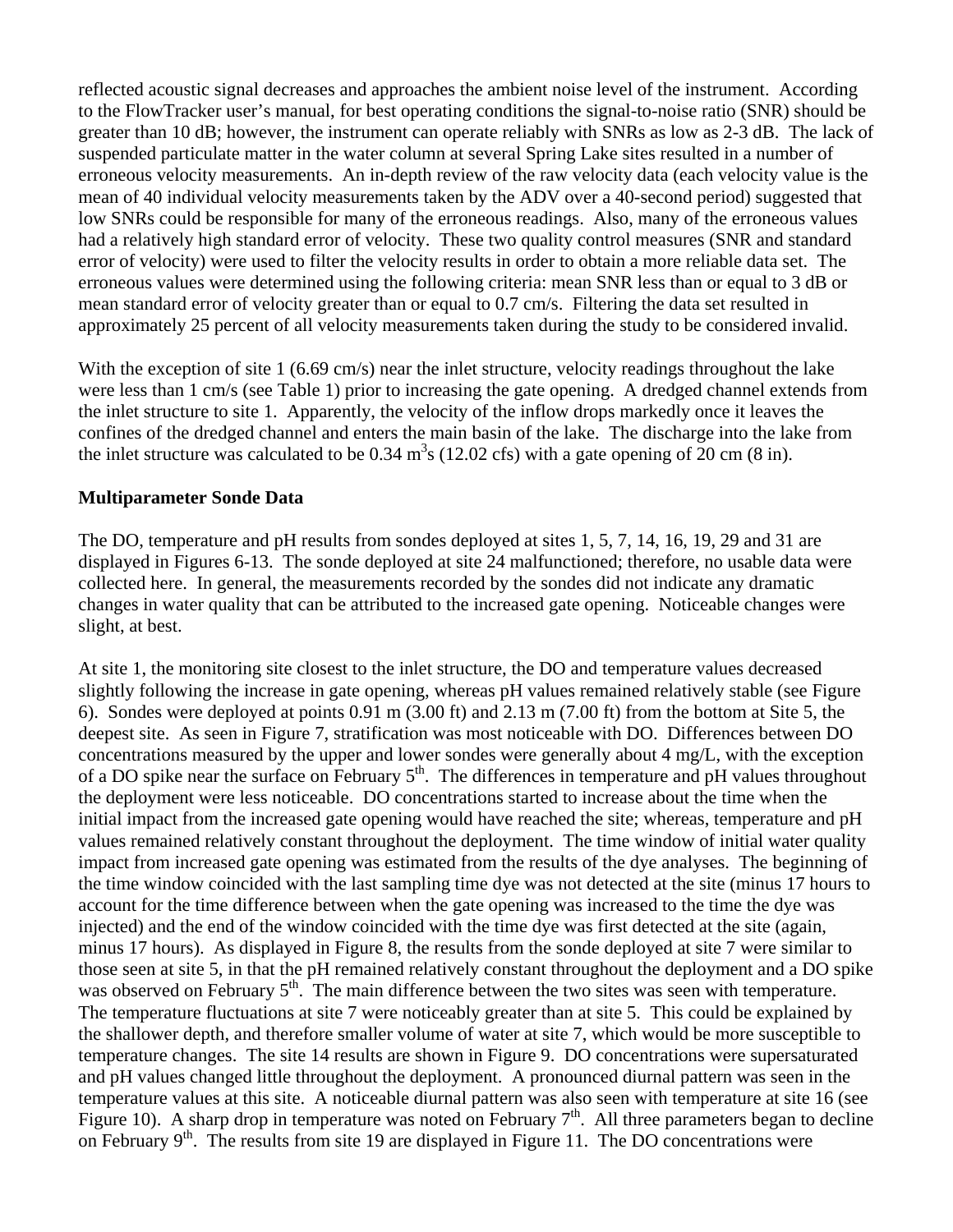considerably lower and the temperature values noticeably higher at this site. This was the only site where DO concentrations below 5 mg/L and temperature values above 4.0°C were measured. Similar conditions were observed at Spring Lake during a water quality study performed by USACE personnel on March 13, 2003, when nearly all sites throughout the lake exhibited supersaturated DO concentrations and temperature values below 2.5°C, while at site 19, values of 3.26 mg/L and 4.2°C, respectively, were measured. It is theorized that this site is influenced by a spring. The DO concentrations from site 29 (see Figure 12) suggest that this sensor was not functioning properly. The DO generally decreased throughout the deployment, approaching zero on February  $14<sup>th</sup>$ . The wide swing in temperature values suggest this probe may have also malfunctioned. As shown in Figure 13, no dramatic differences were seen in DO, temperature or pH at site 31 during the 3-day deployment. It is possible that the small inflections in the DO and temperature curves at 0700 on February 1<sup>st</sup> were due to the increased inflow to the lake.

In addition to measuring DO, temperature and pH, the multiparameter water quality sondes deployed at sites 1, 5, 7, 14, 16, 19 and 31 were fitted with a chlorophyll probe in an effort to measure Rhodamine WT dye. The chlorophyll probes were calibrated with Rhodamine WT dye. A two-point calibration process was utilized. The chlorophyll probe functions in essentially the same manner as a Rhodamine WT dye probe, in that they are both optical fluorescence sensors; however, the wavelength of the excitation light and the emission filter for the sensors differ. Previous studies performed by USACE staff suggested that the chlorophyll probe could be used for detecting Rhodamine WT dye, although at relatively high concentrations. These studies also indicated that the chlorophyll probe was sensitive to sunlight. This was determined by placing a sonde fitted with a chlorophyll probe in a Rhodamine WT dye solution and alternatively exposing the probe to sunlight and darkness. Even though the concentration of the dye remained constant, the probe's response was dampened when it was exposed to sunlight. In an effort to address this effect, the sondes deployed in the present study were fitted with black plastic shades (see Figure 5). The results from the chlorophyll probes are displayed in Figures 14-20. Where applicable, the Rhodamine WT dye results from samples analyzed with a fluorometer are included on the figures. Site 1 was the only location where detection of the Rhodamine WT dye by the chlorophyll probe was

clearly evident (see Figure 14). The only measurement to capture the dye was taken at 10:01 on February  $1<sup>st</sup>$ , 45 minutes after the initiation of dye injection. The corresponding fluorometer analysis dye concentration from a sample collected close to this time was 16.6 µg/L at 10:26. The chlorophyll probe did not detect any dye at 12:21, when the next dye sample was collected. The fluorometer analysis dye concentration from this sample was 0.879 µg/L. Unfortunately, the sonde was programmed to only take a measurement every hour in order to conserve battery power. A 15-minute (or less) measurement frequency would have been more effective at capturing the passage of dye at site 1.



**Figure 5. Sonde fitted with plastic shade to reduce exposure to sunlight.** 

The chlorophyll probe at site 19 appears to be the only one that was impacted by sunlight. As seen in Figure 19, a diurnal pattern is evident, with high values generally seen during darkness and lower values seen during sunlight hours. It cannot be determined when the dye may have passed this site based on the chlorophyll data.

The results from the chlorophyll probe measurements from all sondes indicate that the probe could be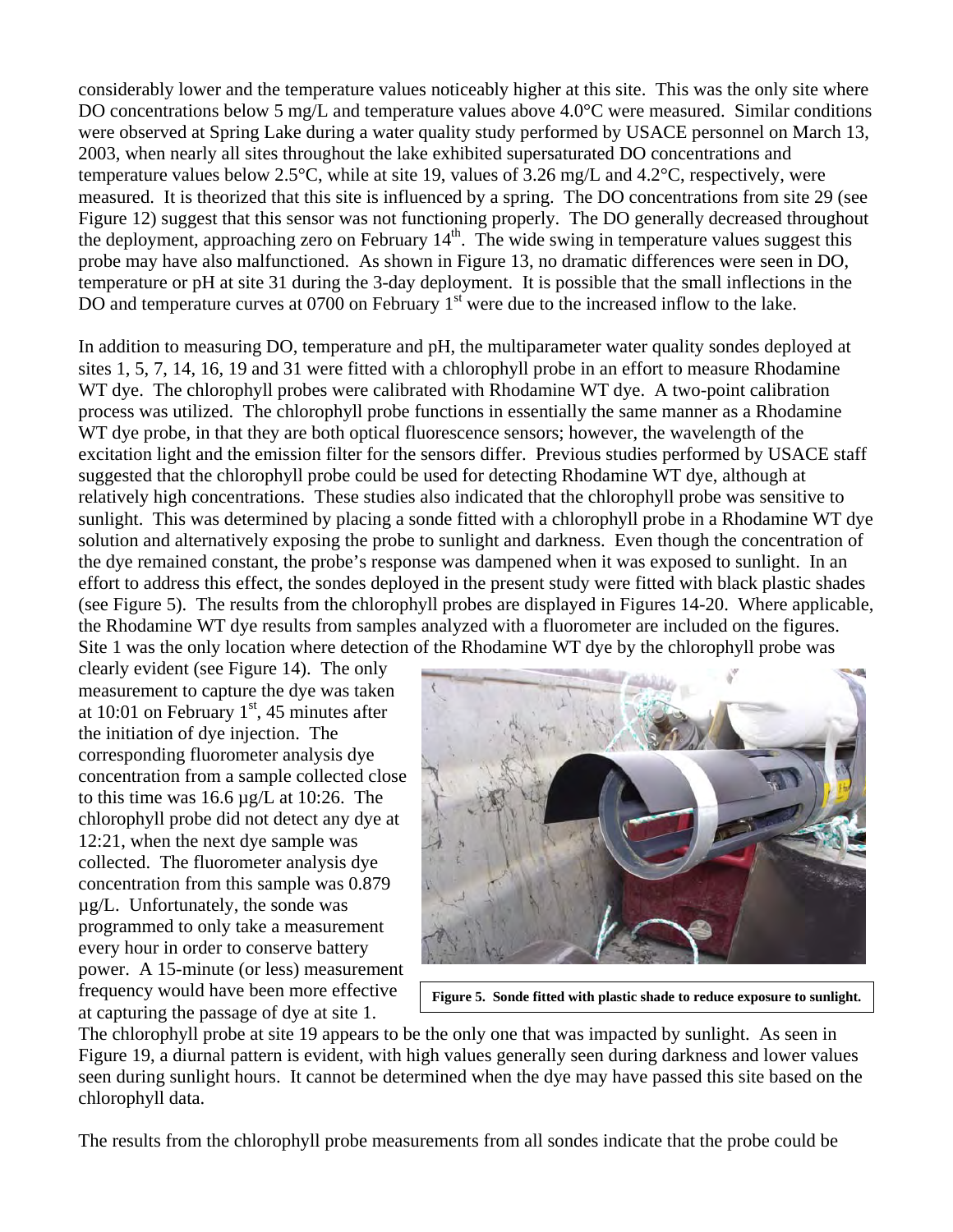useful for detecting Rhodamine WT dye, but only at relatively high concentrations and only if the probes response to sunlight is addressed. The results suggest that the Rhodamine WT dye detection limit of the chlorophyll probe is within the range of 7.74 to 16.6  $\mu$ g/L, which is too high to be practical for many dye study applications.

## **Physicochemical Data Collected during Dye Tracking**

On February  $1<sup>st</sup>$ , following an increase in gate opening to 91 cm (3 ft), the discharge into the lake increased from 0.34 m<sup>3</sup>s (12.02 cfs) to 1.06 m<sup>3</sup>s (37.39 cfs). Velocity measurements taken at dye sampling sites are shown in Table 2. Following an increase in the gate opening, the velocity at site 1 increased from 6.69 cm/s to 20.97 cm/s and remained above 15.18 cm/s for the duration of the study. Velocity measurements at other lake sites were below 1 cm/s, with the following seven exceptions: 1.09 cm/s at site 5 on Feb  $7<sup>th</sup>$ , 1.86 cm/s at site 17 on Feb  $14<sup>th</sup>$ , 1.08 cm/s at site 19 on Feb  $10<sup>th</sup>$ , 3.40 cm/s at site 23 on Feb  $7<sup>th</sup>$ , 2.79 cm/s at site 28 on Feb  $14<sup>th</sup>$ , 4.68 cm/s at site 29 on Feb  $7<sup>th</sup>$  and 6.54 cm/s at site 29 on Feb 14<sup>th</sup>. These measurements may have been impacted by relatively low SNR values, or in some cases it was observed that the pressure of the airboat on the ice forced water up through the sampling hole; thus making it difficult to get a representative velocity measurement.

With the exception of site 1, sites where dye was observed showed no clear trend when comparing velocity measurements taken prior to and following the gate change. The validity of the velocity data and the non-presence of dye at some sites limited this comparison to the following sites: 3, 6, 7, 8, 11, 13, 14, 16, 24, 26 and 31. Of these eleven sites, six (sites 6, 7, 14, 24, 26 and 31) experienced higher velocities after the gate opening was increased and five (sites 3, 8, 11, 13 and 16) experienced lower velocities. The average change in velocity seen at these eleven sites was an increase of 0.021 cm/s. Therefore, it appears that other than site 1, the increased gate opening had a relatively minor impact on velocity throughout the lake. These results are similar to those reported in the 2002 study, where velocities decreased markedly beyond the inlet channel that extends to site 1.

Staff gages on the river side of the water control structure and the lower lake side of the pump station indicated that the water level of the river was higher than the lake for the duration of the study. The head differences on February 1<sup>st</sup>, 2<sup>nd</sup>, 4<sup>th</sup>, 7<sup>th</sup>, 10<sup>th</sup> and 14<sup>th</sup> were 4.6 cm (0.15 ft), 3.7 cm (0.12 ft), 4.3 cm (0.14 ft), 13.4 cm (0.44 ft), 14.9 cm (0.49 ft), and 18.9 cm (0.62 ft), respectively. The average daily river stage during the study (3.68 m or 12.07 ft), as measured at the Sabula, Iowa gage, was 10.67cm (0.35 ft) above the 25-year daily average for the month of February (3.57 m or 11.72 ft). The average daily river stage during the 2002 dye study was 3.42 m (11.22 ft). The stage remained relatively stable from February  $1<sup>st</sup>$  –  $6<sup>th</sup>$ , increased 13.12 cm (0.43 ft) on February 7<sup>th</sup>, an additional 14.94 cm (0.49 ft) on February 8<sup>th</sup>, and then varied little until an increase of 11.58 cm  $(0.38 \text{ ft})$  on February 14<sup>th</sup>.

DO measurements taken when dye samples were collected ranged from 5.27 mg/L at site 19 to 25.71 mg/L at site 6, both on Feb  $4<sup>th</sup>$ . As discussed previously, low DO concentrations were also measured at site 19 by the sonde deployed there. Most DO concentrations throughout the lake were supersaturated and only two measurements were below 10 mg/L. Temperature values ranged from -0.01°C at site 1 on Feb  $7<sup>th</sup>$  to 3.1°C at site 12 on Feb  $4<sup>th</sup>$ .

## **Dye Analysis Data**

Background fluorescence was determined by analyzing blank samples. The results from the analysis of blank samples collected on January  $31<sup>st</sup>$  and February  $1<sup>st</sup>$  are given in Table 3. The fluorescence values for the five blank samples ranged from 0.069 µg/L at site 21 to 0.130 µg/L at site 28. Additional blank samples were collected from water entering the gated inlet on February  $10<sup>th</sup>$  and  $14<sup>th</sup>$  after a noticeable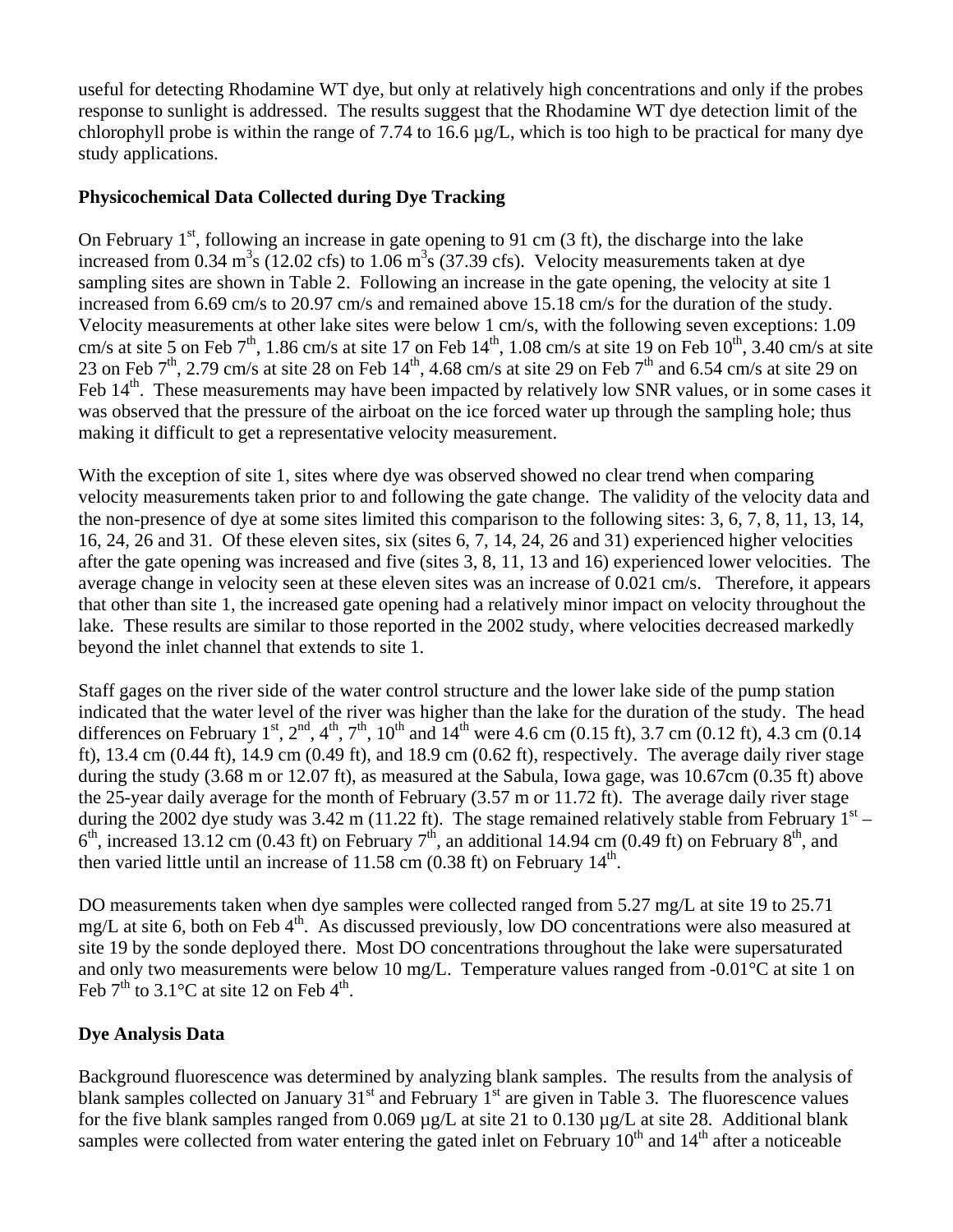increase in inflowing water turbidity was observed. The fluorescence values from these samples were 0.158 and 0.137 µg/L, respectively. It is surmised that these higher fluorescence values may have been due to increased suspended algal chlorophyll in the inflow. Upon reanalysis following additional settling, the fluorescence values of these samples decreased to 0.133 and 0.116 µg/L, respectively. Based on these results, several dye samples collected after the inflow turbidity increased were reanalyzed following additional settling. Included were dye samples collected on February  $7<sup>th</sup>$ ,  $10<sup>th</sup>$  and  $14<sup>th</sup>$ .

Dye sampling was performed on ten occasions over a 13-day period (February  $1<sup>st</sup> - 14<sup>th</sup>$ ). Pertinent sample collection data and all dye analysis results are given in Table 3. The length of time required for completing each sampling event ranged from 17 minutes (first sampling event on February 1<sup>st</sup>) to  $4^{1/2}$ hours (February  $10^{th}$  sampling event). Utilizing the results from the blank analyses and following an initial review of the dye analysis results, it was determined that a fluorescence value greater than or equal to 0.145 µg/L would indicate the presence of Rhodamine WT dye. The highlighted concentrations in Table 3 are those where dye was detected. According to Johnson (1984), Rhodamine WT fluorescence decreases approximately five percent for every 2°C increase in temperature. The maximum temperature differential at the time of analysis was relatively small (2.3°C); therefore, temperature corrections were not made. The fluorescence values ranged from 0.032  $\mu$ g/L at site 20 on February 14<sup>th</sup> to 101.0  $\mu$ g/L at site 4 during the third sampling event on February  $1<sup>st</sup>$ . Apparently, the highest dye concentration was not measured at site 1 because the densest portion of the plume had moved beyond this site before the first sample could be taken. The locations where dye was detected in Table 3 are shown on orthophotos of Spring Lake in Figures 21 through 23. The photos are positioned sequentially for the ten sampling events and include the time elapsed from initial injection of the dye to the beginning of each sampling event. The last photo is a cumulative map, showing all sites where dye was detected at some point during the study.

Dye was detected at site 1 during the first six sampling events, was not found here during event seven, and then reappeared during events eight and nine. It is surmised that the reappearance of dye at site 1 may have been due to the rise in water level that occurred between events seven and eight, which may have flushed dye out of a small bay in the lake where site 31 is located. By sampling event two (elapsed time 3 hours), the dye was also detected at site 3. During sampling events three (elapsed time 5½ hours) and four (elapsed time 8½ hours), dye was present at sites 1, 3 and 4. After one day (sampling event five), the dye was detected at sites 1-5 and 31. At this point during the 2002 study the dye was present at only sites 3 and 4. During event six, at the 1¼ day mark, dye was detected at one additional site (7). By day 3 (sampling event seven), dye was not detected at site 1, but was additionally detected at sites 6, 8 and 11. The dye was no longer detected at sites 2, 3 and 4 during sampling event eight (elapsed time 6 days) but it reappeared at site 1 and was detected for the first time at sites 12 and 16. At this point during the 2002 study, site 7 was the farthest point from the injection site where dye was detected. During sampling event nine on day 9, the dye was detected at the most sampling points (sites 1, 5-17, 24-26, 28 and 31). On the final sampling event, day 13, dye was for the first time detected in the sub-basin of the lake west of Silo Island, appearing at sites 22 and 23. Dye was not detected in this area of the lake during the 2002 study. Other sites where dye was detected during event ten include 5, 13-15, 24-26, 28 and 31. The cumulative map indicates that over the course of the study, dye was detected at 23 of the 29 sites. During both the 2002 and present study, samples were collected on the sixth day following dye injection. Comparison of dye analysis results from these sampling events show that the dye traveled more than twice the distance during 2005 compared to that observed in 2002. The dye traveled 1,125 m (3,691 ft) in 2002, for an average velocity of .22 cm/sec while in 2005 it traveled 2,375 m (7,792 ft) for an average velocity of .46 cm/sec.

As observed in 2002, the primary route of the dye in 2005 was to the east side of Silo Island. However, unlike in 2002, dye was detected in the sub-basin west of Silo Island in 2005, albeit not until the last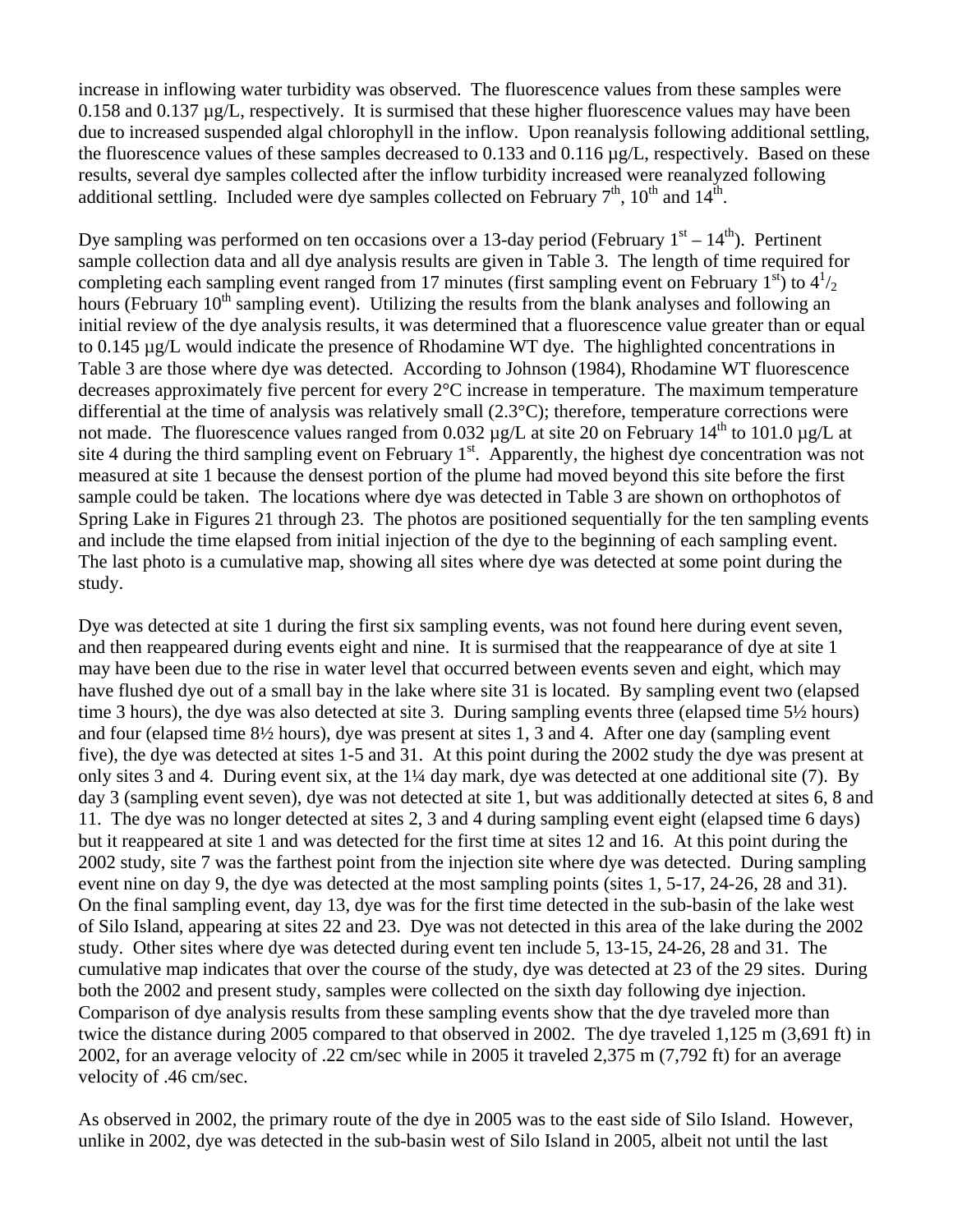sampling event. The area west of the upper part of Silo Island is relatively shallow. A significant amount of sediment deposition has occurred here due to previous levee failures. Much of this area is above the normal lake level and is covered with willow trees, thus, isolating it from the main basin of the lake. On the final sampling event, dye was detected adjacent to Silo Island at sites 22 and 23. Since dye was not detected at sites 19, 20 and 21, it is presumed that the dye traveled along the west side of Silo Island from site 10A to sites 22 and 23.

### **Fish Telemetry Data**

One objective of the study was to determine if an increase in water velocity caused by a larger gate opening would adversely impact over-wintering centrarchids, which prefer areas with little or no velocity. This objective was accomplished by tracking the movement of centrarchids fitted with radio transmitters to determine if they would leave the area where they were captured/released in response to the increased inflow. Twenty fish were caught and released below the cross dike on January  $25<sup>th</sup>$  and  $26<sup>th</sup>$  (see Figure 24). Fish were identified according to the last three digits of their transmitter frequency and whether they were a black crappie ("C") or a bluegill ("B"). For example, the fish labeled "164B" was a bluegill fitted with a transmitter emitting a radio signal with a frequency of 49.164 MHz. The fish were monitored during three tracking events: January  $31^{st}$ -February  $2^{nd}$ ; February  $4^{th}$ ; and February  $10^{th}$  -  $11^{th}$ . Nineteen of twenty fish were located during each tracking event. Fish 761C was never found. The objective of the first tracking event was to determine initial fish location. The second and third tracking events were performed following the increase in gate opening. Figures 24-28 show the location of the fish during each tracking event by date. During the first tracking event, sixteen fish were located on January  $31<sup>st</sup>$ . The position of some fish on this date was estimated when late in the day the GPS unit lost battery power. Fish 084C and 631C were found on February 1<sup>st</sup> and fish 194C was found on February  $2^{nd}$ . Although some fish were located after the increase in gate opening, it is unlikely the area where they were found was yet impacted by the increased inflow, except for perhaps fish 194C. The fish remained relatively close to the area where they were captured/released. The farthest distance traveled was approximately 1,200 m (3,937 ft) by fish 631C (see Figure 26). The second tracking event occurred on the fourth day (February  $4<sup>th</sup>$ ) following the increase in gate opening. The fish still remained relatively close to the area of capture/release, except for fish 751C. This black crappie traveled over 1,800 m (5,906 ft) to the east side of the lake; however, by the third tracking event six days later, it had returned to the vicinity where it was originally captured/released (see Figure 27). The third tracking event was performed on the tenth and eleventh days following the increase in gate opening. Again, the fish were located relatively close to the area of capture/release. The farthest distance traveled was approximately 900 m (2,953 ft) by fish 831C (see Figure 28).

Based on the distance traveled from the capture/release site, the telemetry data indicate the fish were not adversely impacted by the increase in gate opening. Initial concerns that the fish may be "flushed" from the lake did not materialize. In fact, the fish that traveled the furthest distance from its capture/release site eventually returned to the area, suggesting that the increased inflow was not the reason for its initial departure from the area. The velocity at site 7, in the vicinity where most of the fish were located throughout the study, increased from 0.16 cm/sec on January  $28<sup>th</sup>$  to 0.45 cm/s on February  $14<sup>th</sup>$ . The 0.29 cm/s increase in velocity was apparently not sufficient to cause the fish to disperse from the area.

#### **Physicochemical Data Collected during Fish Telemetry**

Water quality and velocity measurements were taken on several instances when fish were located. These data are shown in Table 4. DO concentrations were more than sufficient to support aquatic life, ranging from 9.88 – 19.60 mg/L, with an average value of 13.39 mg/L. Temperature values ranged from  $0.0$  – 2.7°C, with an average value of 1.0°C. These overwintering environmental conditions were compared to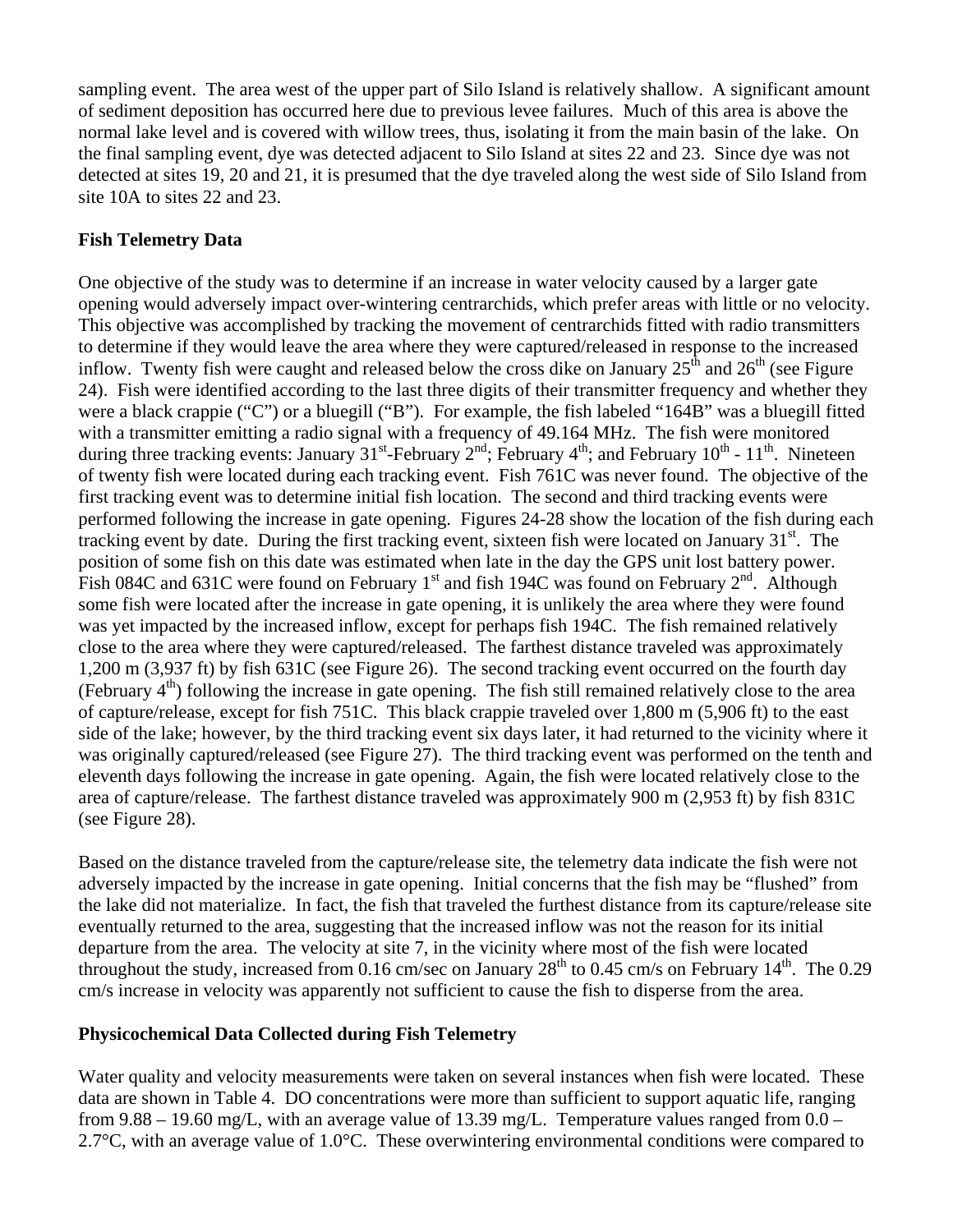those described by Knights et al. (1995), in their study of overwintering bluegills and black crappies in the Mississippi River in Minnesota. They partitioned backwater areas into five distinct habitat types according to DO, temperature and velocity. They found that the most selected habitat type had current velocities  $<$  1 cm/s and temperature values  $<$  1°C. They further stated that although this habitat type had the highest selection ranking of the five habitat types defined, fish movement patterns suggested that if DO concentrations were adequate, fish preferred areas with higher temperature values. Utilizing the quality control criteria discussed previously, nearly half the velocity measurements made while locating fish were considered invalid. All velocity measurements where fish were located were below 1 cm/s. Values ranged from  $0.17 - 0.84$  cm/s, with an average velocity of 0.40 cm/s. These results are in agreement with the findings of Knights et al. (1995), who reported that bluegills and black crappies avoided areas with velocities greater than 1 cm/s.

#### **Conclusions**

With a gate opening of 91 cm (3 ft) in 2005, inflowing water dispersed throughout Spring Lake faster and more completely than was observed during a similar study in 2002 when the inlet structure gate was open only 25 cm (10 in). With the larger gate opening in 2005, the inflow to the lake was measured at 1.06  $\text{m}^3\text{s}$ (37.39 cfs), which is comparable to the value predicted (1.33  $m<sup>3</sup>s$  or 47 cfs) prior to construction utilizing a culvert rating program (U.S. Army Corps of Engineers, 1993). The dispersal pattern still favored the deeper portions of the lake north and east of Silo Island; however, unlike in 2002, dye was eventually detected in samples collected from the sub-basin of the lake west of Silo Island. A comparison of dye analysis results from samples collected on the sixth day following injection during both studies show that the dye traveled more than twice the distance during 2005 compared to that observed in 2002. The dye traveled 1,125 m (3,691 ft) to site 7 in 2002, for an average velocity of .22 cm/sec while in 2005 it traveled 2,375 m (7,792 ft) to site 16 for an average velocity of .46 cm/sec. In both studies the velocity of the inflow dropped markedly once it exited the dredged channel near site 1 and entered the main basin of the lake. In 2002, the velocity measured at site 1 was 3.353 cm/s, while in 2005 it ranged from 15.18 to 20.97 cm/s. Velocities measured at other sites throughout the lake were nearly all below 1 cm/sec. The use of a Doppler current meter in 2005 resulted in several velocity readings being considered invalid due to low SNRs caused by insufficient suspended particulate matter in the water column. It is recommended for future studies, if utilizing a Doppler current meter, the bottom should be disturbed to suspend particulate matter, or a seeding material added to the water column if low SNRs are encountered.

Multiparameter water quality sondes fitted with a chlorophyll probe were not practical for measuring Rhodamine WT dye at the detection levels required for the present study. The chlorophyll probe functions in essentially the same manner as a Rhodamine WT dye probe; however, the results from the deployments at Spring Lake indicate the probe could be useful for detecting Rhodamine WT dye, but only at relatively high concentrations and only if the probes response to sunlight is addressed. The results suggest that the dye detection limit of the chlorophyll probe is within the range of 7.74 to 16.6  $\mu$ g/L, which is too high to be practical for many dye study applications.

Movement of radio-tagged centrarchids (black crappies and a bluegill) indicated the fish were not adversely impacted by the increased gate opening. Initial concerns that the fish may be "flushed" from the area did not materialize. In fact, the fish that traveled the furthest distance from its capture/release site eventually returned to the area. The velocity at site 7, in the vicinity where most fish were located throughout the study, increased from 0.16 cm/sec on January  $28<sup>th</sup>$  to 0.45 cm/s on February  $14<sup>th</sup>$ . The 0.29 cm/s increase in velocity was apparently insufficient to cause the fish to disperse from the area.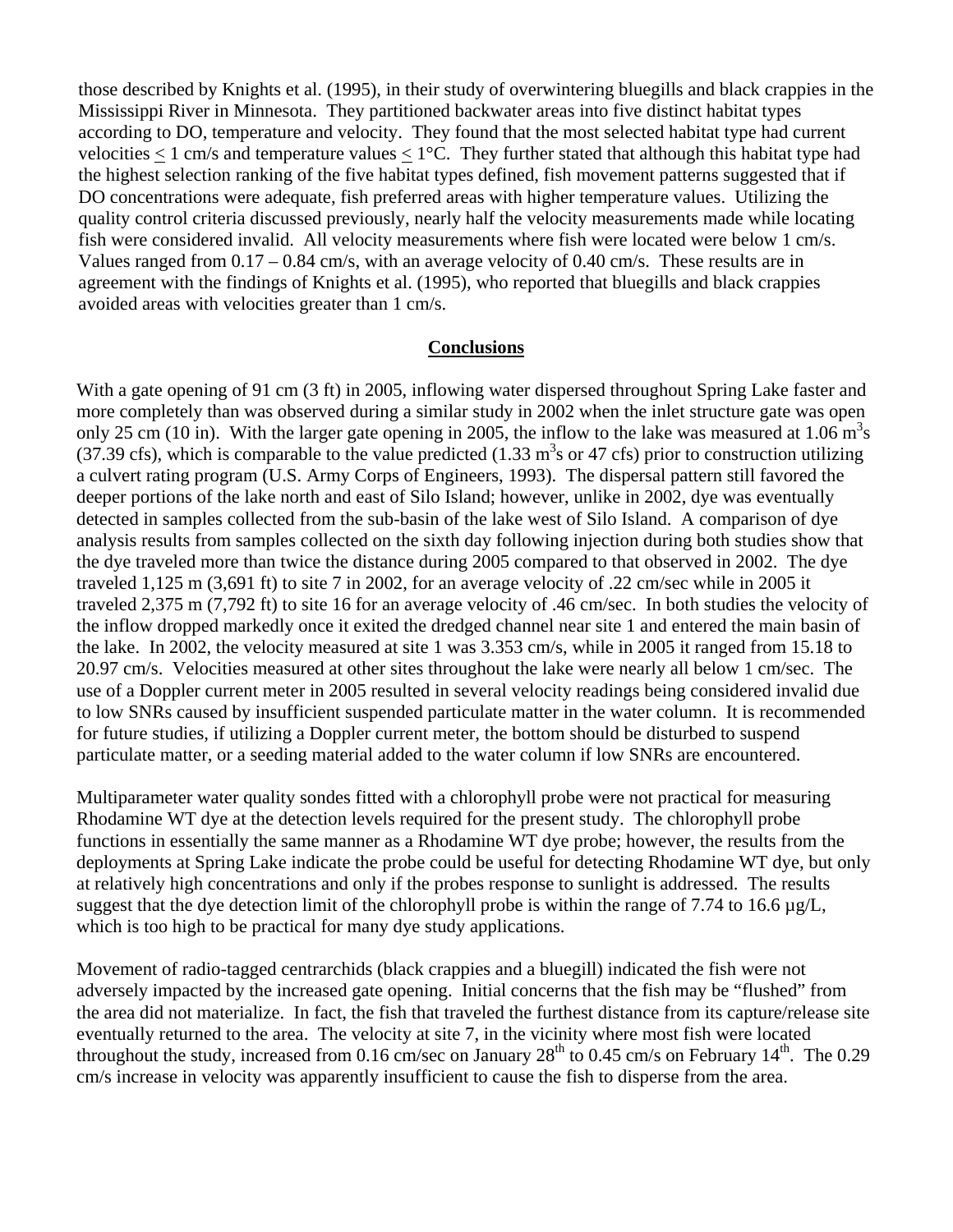#### **References**

Bierl, D. P. 2002. *Dye Dispersion Under Ice at Spring Lake, a Backwater of the Mississippi River.* U.S. Army Corps of Engineers, Rock Island District.

Buchanan, T. J. and W. P. Somers. 1969. *Discharge Measurements at Gaging Stations.* Techniques of Water Resources Investigations of the U.S. Geological Survey, TWRI 3-A8.

Gent, R. G., J. Pitlo, and T. Boland. 1995. *Largemouth Bass Response to Habitat and Water Quality Rehabilitation in a Backwater of the Upper Mississippi River.* North American Journal of Fisheries Management 15:784-793.

Johnson, M. C. 1984. *Fluorometric Techniques for Tracing Reservoir Inflows.* U. S. Army Corps of Engineers, Environmental and Water Quality Operational Studies, Instruction Report E-84-1, 46 pp.

Knights, C. K., B. L. Johnson, and M. B. Sandheinrich. 1995. *Responses of Bluegills and Black Crappies to Dissolved Oxygen, Temperature and Current in Backwater Lakes of the Mississippi River during Winter.* North American Journal of Fisheries Management 15:390-399.

Palesh, G. and D. Anderson. 1990. *Modification of the Habitat Suitability Index Model for the Bluegill (Lepomis macrochirus) for Winter Conditions for Upper Mississippi River Backwater Habitats.* U.S. Army Corps of Engineers, St. Paul District.

Sheehan, R. J., W. M. Lewis, and L. R. Bodensteiner. 1990. *Winter Habitat Requirements and Overwintering of Riverine Fishes.* Project Completion Report F-79-R. Fisheries Research Laboratory, Southern Illinois University, Carbondale, Illinois.

Smart, P. L. and J. M. S. Laidlaw. 1977. *An Evaluation of Some Fluorescent Dyes for Water Tracing.* Water Resources Research 13:15-33.

U.S. Army Corps of Engineers. 1993. *Upper Mississippi River System Environmental Management Program Definite Project Report (R-12F) with Integrated Environmental Assessment. Spring Lake Rehabilitation and Enhancement.* U.S. Army Corps of Engineers, Rock Island District.

Wilson, J. F., E. D. Cobb, and F. A. Kilpatrick. 1986. *Fluorometric Procedures for Dye Tracing.* Techniques of Water-Resources Investigations of the United States Geological Survey, Book 3, Chapter A12, 34 pp.

## **Acknowledgements**

The author wishes to thank Ed Britton, Manager and Russ Engelke, Assistant Manager for the Savanna District of the Upper Mississippi River National Wildlife and Fish Refuge, and staff for their cooperation and assistance with this study. The efforts of IDNR staff (Gene Jones, John Pitlo, Caleb Schnitzler, Mike Steuck and Denny Weiss) in obtaining the fish required for the telemetry study is greatly appreciated. A special thanks goes to citizen conservationist "Tiger" Steuck for his relentless efforts in locating the "honey hole" where most of the fish for the study were caught. Finally, I thank fellow USACE employees Dr. Clint Beckert, Dan McBride, Brad Palmer, Anna Denton and Christine Martinson for their assistance in the field, laboratory and/or preparation of this report.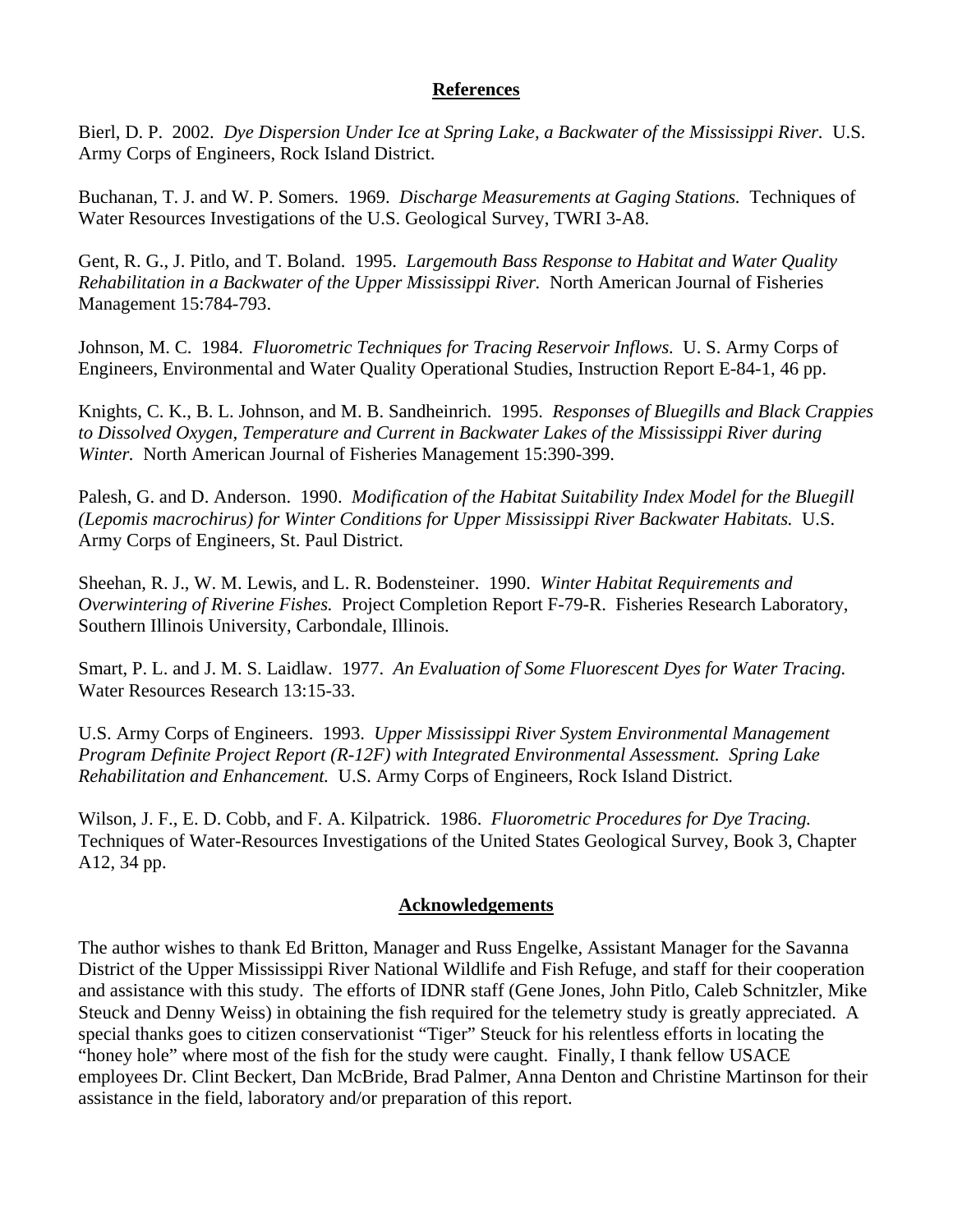|                |             | Water          | <b>Ice</b>       | <b>Snow</b>              |                          | Water                    |                             |                           |                        |
|----------------|-------------|----------------|------------------|--------------------------|--------------------------|--------------------------|-----------------------------|---------------------------|------------------------|
| <b>Site</b>    |             | Depth          | <b>Thickness</b> | Depth                    | <b>D.O.</b>              | Temp.                    |                             | <b>Velocity</b>           |                        |
| <b>Number</b>  | <b>Time</b> | (m)            | $(cm)$           | $(cm)$                   | (mg/L)                   | $\frac{({}^{\circ}C)}{}$ | pH                          | $\frac{\text{(cm/s)}}{2}$ | <b>Comments</b>        |
| Inlet**        | 0857        | $\sim 10^{-1}$ | $\equiv$         | $\overline{\phantom{a}}$ | 13.44*                   | $0.0*$                   | 7.99*                       | $\sim$                    |                        |
| $\mathbf{1}$   | 1442        | 0.650          | 17               | $\overline{4}$           | ***                      | 0.08                     | 7.96                        | 6.69                      | <b>Blank</b> collected |
| $\mathbf{2}$   | 1452        | 0.580          | 27               | 3                        | $\equiv$                 | $\sim$                   | $\equiv$                    |                           |                        |
| $\overline{3}$ | 1506        | 0.670          | 36               | 5                        | ***                      | 0.23                     | 7.96                        | 0.76                      |                        |
| $\overline{4}$ | 1520        | 0.815          | 25               | 5                        | $\equiv$                 | $\sim 10$                | $\sim$                      | $\omega_{\rm c}$          |                        |
| $5**$          | 0721        | 2.600          | 29               | 5                        | ***                      | 1.48                     | 7.71                        | ****                      | <b>Blank</b> collected |
| $6***$         | 0750        | 0.670          | 26               | 3                        | ***                      | 1.70                     | 7.91                        | 0.15                      | $\blacksquare$         |
| $7**$          | 0759        | 1.040          | 30               | 3                        | $\blacksquare$           | $\sim$ $-$               | $\mathbb{Z}^{\mathbb{Z}^2}$ | $****$                    |                        |
| $8**$          | 0809        | 0.640          | 30               | $\mathbf{1}$             | ***                      | 1.40                     | 8.08                        | 0.93                      |                        |
| 10A**          | 1118        | 0.380          | 24               | $\mathbf{1}$             | 16.23                    | 0.6                      | $\overline{\phantom{a}}$    |                           |                        |
| $11***$        | 1057        | 0.670          | 26               | $\mathbf{1}$             | 6.72                     | $2.8\,$                  | $\overline{\phantom{a}}$    | 0.56                      |                        |
| $12**$         | 1033        | 0.540          | 27               | $\mathfrak{Z}$           | 9.20                     | 2.3                      | $\overline{a}$              | 0.26                      |                        |
| $13***$        | 1145        | 0.660          | 29               | $\overline{c}$           | 14.92                    | 2.3                      |                             | 0.41                      |                        |
| $14**$         | 1631        | 0.730          | 28               | $\mathfrak{Z}$           | 11.80                    | 2.8                      |                             | 0.16                      |                        |
| $15***$        | 1615        | 0.750          | 29               | 3                        | 14.96                    | 2.0                      |                             | 0.60                      | <b>Blank</b> collected |
| $16***$        | 1600        | 0.610          | $28\,$           | $\sqrt{2}$               | 13.02                    | 2.5                      | $\overline{\phantom{m}}$    | 0.20                      |                        |
| $17**$         | 1545        | 0.450          | 25               | $\mathbf{1}$             | 17.19                    | 2.6                      |                             | 0.52                      |                        |
| 19             | 1303        | 1.380          | 24               | $\overline{c}$           | $\overline{\phantom{a}}$ | $\overline{\phantom{a}}$ |                             |                           |                        |
| 20             | 1253        | 0.320          | 24               | $\overline{2}$           | $\overline{\phantom{a}}$ | $\overline{\phantom{a}}$ |                             |                           |                        |
| 21             | 1224        | 0.365          | 23               | 6                        | ***                      | 0.34                     | 7.74                        |                           | <b>Blank</b> collected |
| 22             | 1214        | 0.660          | 26               | $\overline{4}$           | $\blacksquare$           | $\sim$                   | $\blacksquare$              |                           |                        |
| 23             | 1156        | 2.450          | 23               | 3                        | ***                      | 2.01                     | 7.75                        | 0.12                      |                        |
| 24             | 1143        | 0.720          | 25               | 5                        | ***                      | 2.13                     | 7.81                        | 0.60                      |                        |
| 25             | 1131        | 0.370          | 23               | $\overline{4}$           | ***                      | 0.84                     | 7.67                        |                           |                        |
| 26             | 1117        | 0.590          | 21               | $\boldsymbol{6}$         | ***                      | 1.65                     | 7.78                        | 0.03                      |                        |
| 27             | 1103        | 0.620          | 21               | $\overline{2}$           | ***                      | 1.18                     | 7.74                        | 0.31                      |                        |
| 28             | 1047        | 1.040          | 28               | $8\,$                    | ***                      | 1.09                     | 7.80                        | 0.08                      | <b>Blank</b> collected |
| 29             | 1033        | 0.990          | 19               | $\overline{2}$           | ***                      | 1.05                     | 7.86                        | 0.52                      |                        |
| 30             | 1015        | 0.700          | 29               | $\overline{4}$           | ***                      | 1.78                     | 7.65                        | $0.08\,$                  |                        |
| 31             | 1421        | 1.900          | 35               | 3                        |                          |                          |                             |                           |                        |

**Table 1. Field Data Collected on January 31, 2005 or February 1, 2005 prior to Impact of the Increased Gate Opening, including the Sites where Blank Samples were Collected.** 

\* Measurement taken from where water flowed into the gated inlet structure.

\*\* Data collected on February 1, 2005, prior to impact of increased gate opening.

\*\*\* Measurement determined to be invalid due to malfunctioning DO probe.

\*\*\*\* Measurement determined to be invalid due to poor quality control data.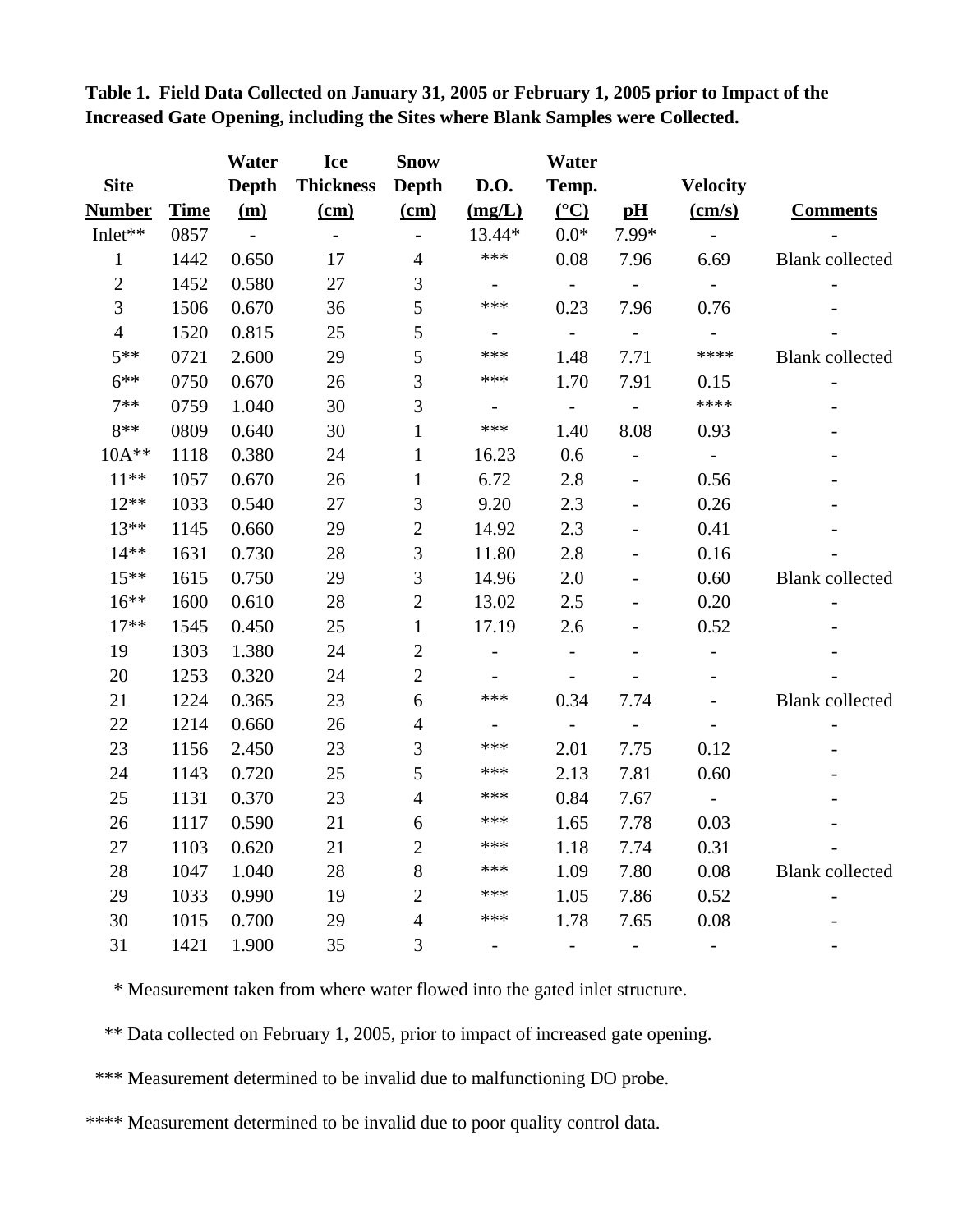|             |             |                |                           |             | <b>Mean</b>     |
|-------------|-------------|----------------|---------------------------|-------------|-----------------|
|             |             |                | <b>Velocity</b>           | <b>Mean</b> | <b>Standard</b> |
| <b>Date</b> | <b>Time</b> | <b>Site</b>    | $\frac{\text{(cm/s)}}{s}$ | $SNR$ (dB)  | Error (cm/s)    |
| 1/31/05     | 1442        | $\mathbf{1}$   | 6.69                      | 4.2         | 0.2             |
| 2/2/05      | 0845        | 1              | 20.97                     | 15.9        | 0.2             |
| 2/4/05      | 1259        | $\mathbf{1}$   | 17.88                     | 10.7        | 0.1             |
| 2/7/05      | 0945        | $\mathbf{1}$   | 17.45                     | 25.6        | 0.3             |
| 2/10/05     | 0922        | $\mathbf{1}$   | 15.54                     | 19.2        | 0.1             |
| 2/14/05     | 0908        | $\mathbf{1}$   | 15.18                     | 22.6        | 0.4             |
| 2/2/05      | 0910        | $\mathbf{2}$   | 0.42                      | 8.3         | 0.3             |
| 1/31/05     | 1506        | 3              | 0.76                      | 12.4        | 0.5             |
| 2/4/05      | 1242        | 3              | 0.22                      | 13.7        | 0.1             |
| 2/10/05     | 0943        | $\overline{4}$ | 0.87                      | 3.7         | 0.1             |
| 2/7/05      | 1011        | 5              | 1.09                      | 8.7         | 0.1             |
| 2/1/05      | 0750        | 6              | 0.15                      | 18.3        | 0.0             |
| 2/2/05      | 0941        | 6              | 0.14                      | 7.1         | 0.0             |
| 2/4/05      | 1204        | 6              | 0.45                      | 8.4         | 0.0             |
| 1/28/05     | 1233        | 7              | 0.16                      | 23.2        | 0.1             |
| 2/14/05     | 1002        | 7              | 0.45                      | 3.4         | 0.0             |
| 2/1/05      | 0809        | 8              | 0.93                      | 28.5        | 0.1             |
| 2/2/05      | 0954        | 8              | 0.31                      | 7.5         | 0.0             |
| 2/4/05      | 1115        | 8              | 0.14                      | 3.8         | 0.0             |
| 2/2/05      | 1002        | 10A            | 0.15                      | 24.8        | 0.0             |
| 2/4/05      | 1055        | 10A            | 0.64                      | 25.0        | 0.1             |
| 2/1/05      | 1057        | 11             | 0.56                      | 9.0         | 0.1             |
| 2/4/05      | 1045        | 11             | 0.24                      | 13.7        | 0.0             |
| 2/10/05     | 1052        | 11             | 0.70                      | 5.0         | 0.3             |
| 2/1/05      | 1033        | 12             | 0.26                      | 18.4        | 0.0             |
| 2/4/05      | 1035        | 12             | 0.25                      | 8.1         | 0.0             |
| 2/1/05      | 1145        | 13             | 0.41                      | 17.4        | 0.0             |
| 2/2/05      | 1024        | 13             | 0.30                      | 7.9         | 0.1             |
| 2/4/05      | 1026        | 13             | 0.30                      | 13.4        | 0.1             |
| 2/10/05     | 1113        | 13             | 0.25                      | 9.4         | 0.1             |
| 2/1/05      | 1631        | 14             | 0.16                      | 12.4        | 0.3             |
| 2/4/05      | 1008        | 14             | 0.19                      | 4.8         | 0.5             |
| 2/7/05      | 1122        | 14             | 0.24                      | 7.0         | 0.1             |
| 2/14/05     | 1048        | 14             | 0.82                      | 17.6        | 0.1             |
| 2/1/05      | 1615        | 15             | 0.60                      | 19.7        | 0.1             |
| 2/4/05      | 0956        | 15             | 0.21                      | 5.7         | 0.1             |

## **Table 2. Velocity Measurements Taken at Dye Sampling Sites**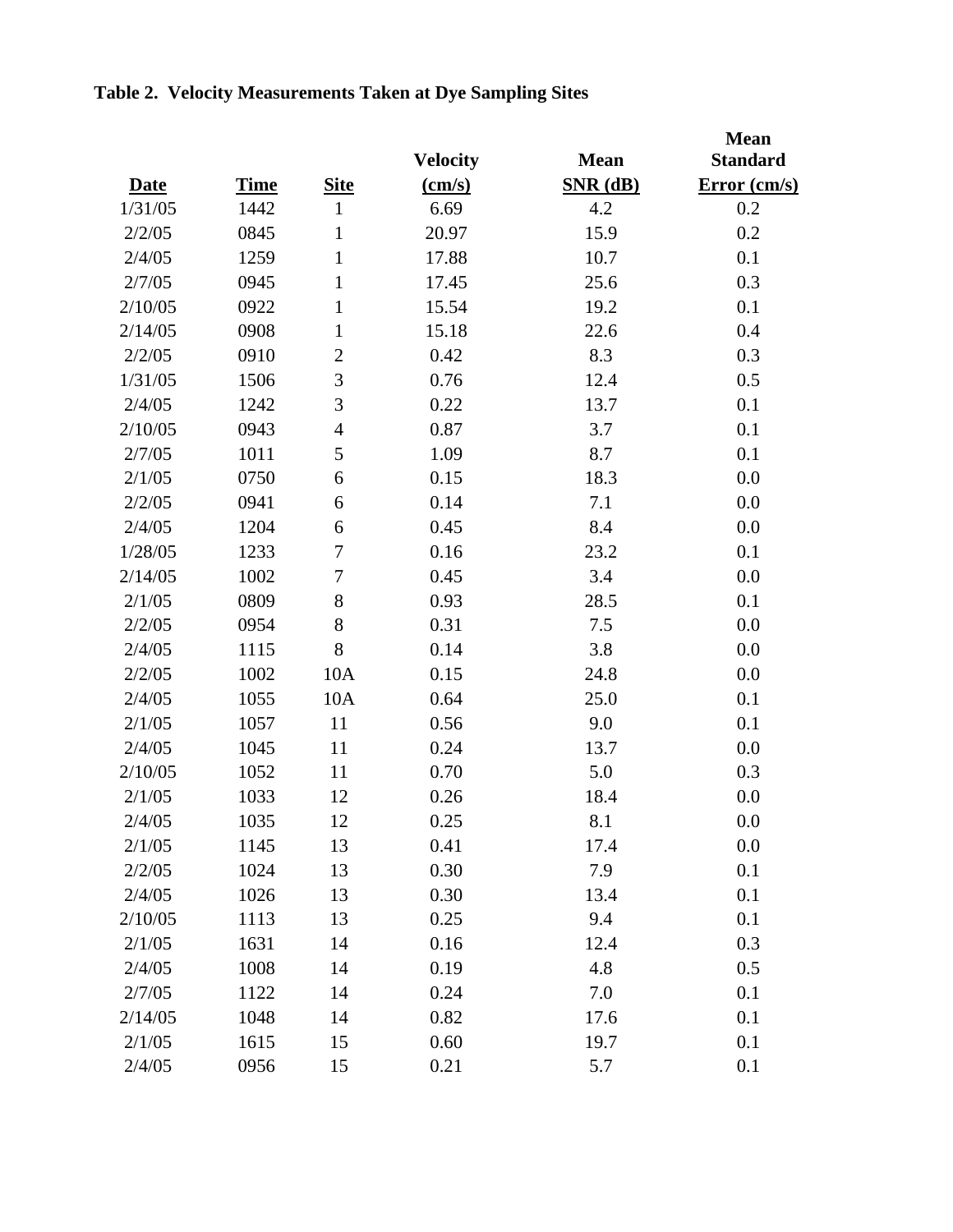|             |             |             | <b>Velocity</b> | <b>Mean</b> | <b>Mean</b><br><b>Standard</b> |
|-------------|-------------|-------------|-----------------|-------------|--------------------------------|
| <b>Date</b> | <b>Time</b> | <b>Site</b> | (cm/s)          | $SNR$ (dB)  | Error (cm/s)                   |
| 2/1/05      | 1600        | 16          | 0.20            | 27.9        | 0.0                            |
| 2/4/05      | 0936        | 16          | 0.20            | 8.8         | 0.1                            |
| 2/7/05      | 1136        | 16          | 0.05            | 33.8        | 0.0                            |
| 2/1/05      | 1545        | 17          | 0.52            | 26.2        | 0.1                            |
| 2/4/05      | 0926        | 17          | 0.70            | 9.3         | 0.0                            |
| 2/14/05     | 1122        | 17          | 1.86            | 4.1         | 0.4                            |
| 1/28/05     | 1034        | 19          | 0.19            | 9.4         | 0.1                            |
| 2/4/05      | 1105        | 19          | 0.20            | 11.0        | 0.0                            |
| 2/7/05      | 1153        | 19          | 0.79            | 11.3        | 0.1                            |
| 2/10/05     | 1146        | 19          | 1.08            | 10.9        | 0.1                            |
| 2/7/05      | 1208        | 21          | 0.83            | 18.7        | 0.1                            |
| 2/14/05     | 1149        | 21          | 0.30            | 10.0        | 0.1                            |
| 2/10/05     | 1212        | 22          | 0.40            | 16.3        | 0.0                            |
| 1/31/05     | 1156        | 23          | 0.12            | 13.9        | 0.0                            |
| 2/7/05      | 1222        | 23          | 3.40            | 4.8         | 0.1                            |
| 2/10/05     | 1228        | 23          | 0.87            | 9.0         | 0.1                            |
| 1/28/05     | 1010        | 24          | 0.07            | 20.0        | 0.1                            |
| 1/31/05     | 1143        | 24          | 0.60            | 20.9        | 0.1                            |
| 2/4/05      | 0855        | 24          | 0.89            | 7.4         | 0.6                            |
| 2/14/05     | 1236        | 24          | 0.66            | 5.9         | 0.1                            |
| 2/4/05      | 0914        | 25          | 0.24            | 9.0         | 0.0                            |
| 2/7/05      | 1300        | 25          | 0.26            | 9.8         | 0.1                            |
| 1/31/05     | 1117        | 26          | 0.03            | 26.8        | 0.1                            |
| 2/4/05      | 0841        | 26          | 0.71            | 5.4         | 0.1                            |
| 2/14/05     | 1256        | 26          | 0.87            | 7.0         | 0.4                            |
| 1/31/05     | 1103        | 27          | 0.31            | 28.9        | 0.0                            |
| 1/31/05     | 1047        | 28          | 0.08            | 11.7        | 0.1                            |
| 2/14/05     | 1207        | 28          | 2.79            | 6.8         | 0.1                            |
| 1/28/05     | 0940        | 29          | 0.17            | 9.1         | 0.1                            |
| 1/31/05     | 1033        | 29          | 0.52            | 16.3        | 0.1                            |
| 2/7/05      | 1240        | 29          | 4.68            | 14.3        | 0.1                            |
| 2/14/05     | 1222        | 29          | 6.54            | 9.0         | 0.1                            |
| 1/31/05     | 1015        | 30          | 0.08            | 19.3        | 0.1                            |
| 1/28/05     | 1138        | 31          | 0.14            | 7.0         | 0.3                            |
| 2/2/05      | 0855        | 31          | 0.22            | 7.0         | 0.1                            |
| 2/4/05      | 1305        | 31          | 0.21            | 5.8         | 0.1                            |
| 2/14/05     | 0842        | 31          | 0.09            | 14.7        | 0.1                            |

## **Table 2 (Cont.). Velocity Measurements Taken at Dye Sampling Sites**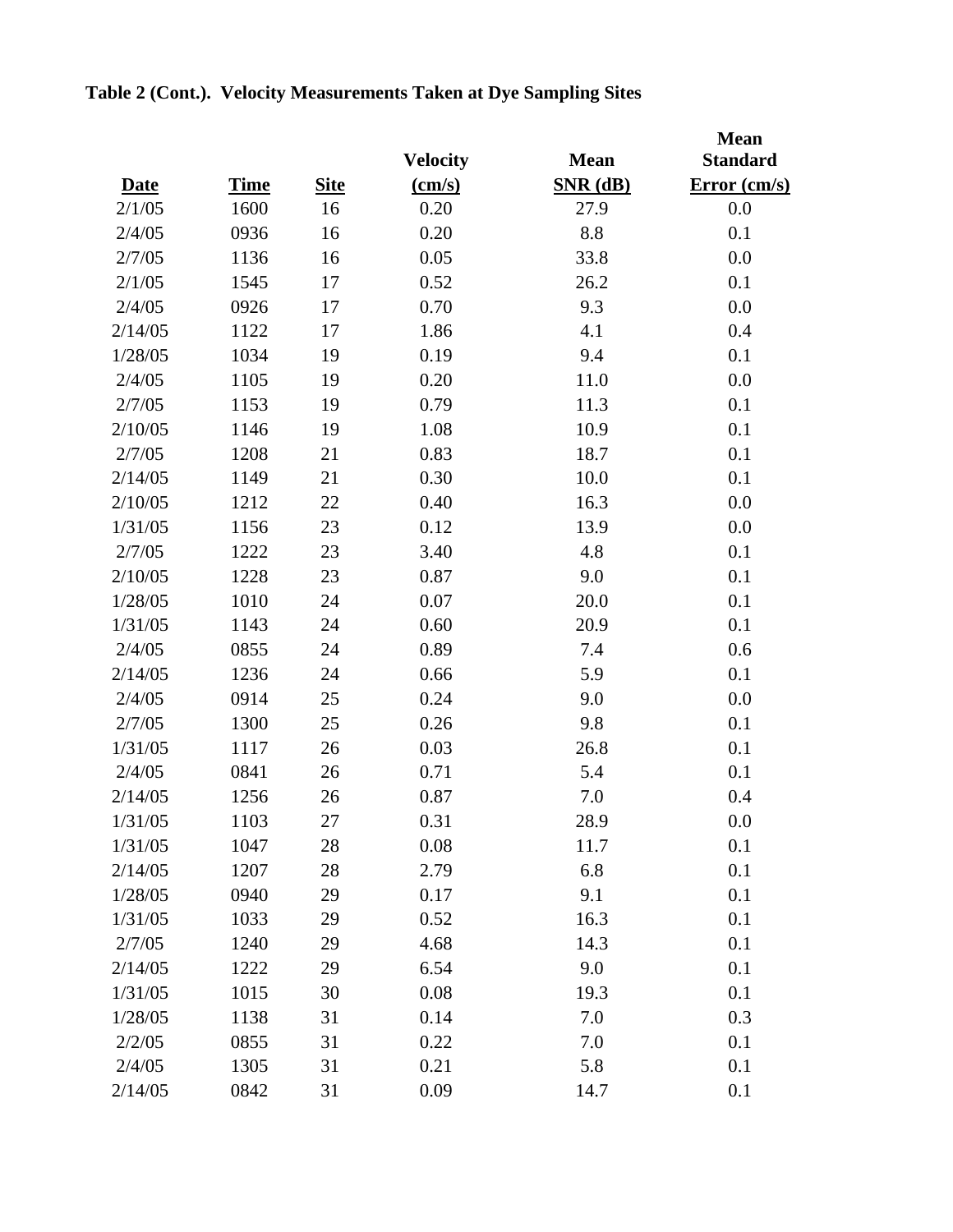| Table 3. Sample Collection and Analysis Results for Field Blanks and Rhodamine WT |  |  |
|-----------------------------------------------------------------------------------|--|--|
| Dye Sampling Events 1, 2, 3 and 4 on $2/1/05$ and 5 and 6 on $2/2/05$ .*          |  |  |

| <b>Site</b>    |             | <b>Collection Collection</b>           | <b>Blank</b> | <b>Site</b>    |             | <b>Collection Collection Dye Conc.</b> |             |
|----------------|-------------|----------------------------------------|--------------|----------------|-------------|----------------------------------------|-------------|
| <b>Number</b>  | Date        | <b>Time</b>                            | $(\mu g/L)$  | <b>Number</b>  | <b>Date</b> | <b>Time</b>                            | $(\mu g/L)$ |
| $1**$          | 1/31/05     | 1444                                   | 0.070        | 1              | 2/1/05      | 1742                                   | 0.224       |
| $5**$          | 2/1/05      | 0721                                   | 0.077        | $\overline{2}$ | 2/1/05      | 1751                                   | 0.077       |
| $15***$        | 2/1/05      | 1615                                   | 0.110        | 3              | 2/1/05      | 1753                                   | 9.75        |
| $21***$        | 1/31/05     | 1224                                   | 0.069        | $\overline{4}$ | 2/1/05      | 1756                                   | 19.0        |
| 28**           | 1/31/05     | 1047                                   | 0.130        | 5              | 2/1/05      | 1800                                   | 0.076       |
|                |             |                                        |              | 6              | 2/1/05      | 1803                                   | 0.079       |
| <b>Site</b>    |             | <b>Collection Collection Dye Conc.</b> |              | 7              | 2/1/05      | 1807                                   | 0.077       |
| <b>Number</b>  | <b>Date</b> | <b>Time</b>                            | $(\mu g/L)$  | 8              | 2/1/05      | 1811                                   | 0.076       |
| 1              | 2/1/05      | 1026                                   | 16.6         | 31             | 2/1/05      | 1746                                   | 0.085       |
| $\overline{2}$ | 2/1/05      | 1034                                   | 0.077        |                |             |                                        |             |
|                |             |                                        |              |                |             |                                        |             |
| 3              | 2/1/05      | 1040                                   | 0.075        | <b>Site</b>    |             | <b>Collection Collection Dye Conc.</b> |             |
| $\overline{4}$ | 2/1/05      | 1043                                   | 0.069        | <b>Number</b>  | <b>Date</b> | <b>Time</b>                            | $(\mu g/L)$ |
| 31             | 2/1/05      | 1032                                   | 0.092        | 1              | 2/2/05      | 0845                                   | 0.179       |
|                |             |                                        |              | $\overline{2}$ | 2/2/05      | 0910                                   | 1.11        |
| <b>Site</b>    |             | <b>Collection Collection Dye Conc.</b> |              | 3              | 2/2/05      | 0918                                   | 8.13        |
| <b>Number</b>  | <b>Date</b> | <b>Time</b>                            | $(\mu g/L)$  | $\overline{4}$ | 2/2/05      | 0925                                   | 6.50        |
| $\mathbf{1}$   | 2/1/05      | 1221                                   | 0.879        | 5              | 2/2/05      | 0933                                   | 1.75        |
| $\mathbf{2}$   | 2/1/05      | 1232                                   | 0.078        | 6              | 2/2/05      | 0941                                   | 0.079       |
| 3              | 2/1/05      | 1236                                   | 28.6         | $\tau$         | 2/2/05      | 0948                                   | 0.073       |
| $\overline{4}$ | 2/1/05      | 1239                                   | 0.066        | 8              | 2/2/05      | 0954                                   | 0.072       |
| 5              | 2/1/05      | 1243                                   | 0.091        | 10A            | 2/2/05      | 1002                                   | 0.064       |

31 2/1/05 1226 0.080 12 2/2/05 1018 0.058

| Site Collection Collection Dye Conc. | 31 $2/2/05$ 0855 7.74 |  |
|--------------------------------------|-----------------------|--|
| ---                                  |                       |  |

| Number         | <b>Date</b> | <b>Time</b> | $(\mu g/L)$ |
|----------------|-------------|-------------|-------------|
| 1              | 2/1/05      | 1449        | 0.405       |
| $\overline{2}$ | 2/1/05      | 1459        | 0.070       |
| 3              | 2/1/05      | 1502        | 18.2        |
| $\overline{4}$ | 2/1/05      | 1505        | 101.0       |
| 5              | 2/1/05      | 1512        | 0.089       |
| 6              | 2/1/05      | 1516        | 0.111       |
| 7              | 2/1/05      | 1521        | 0.070       |
| 8              | 2/1/05      | 1526        | 0.068       |
| 31             | 2/1/05      | 1455        | 0.096       |
|                |             |             |             |

\* Highlighted concentrations indicate dye was detected.

\*\* Field blank sample.

| 1              | 2/1/05                                  | 1449 | 0.405 | <b>Site</b>   |        | <b>Collection Collection Dye Conc.</b> |             |
|----------------|-----------------------------------------|------|-------|---------------|--------|----------------------------------------|-------------|
| $\overline{2}$ | 2/1/05                                  | 1459 | 0.070 | <b>Number</b> | Date   | <b>Time</b>                            | $(\mu g/L)$ |
| 3              | 2/1/05                                  | 1502 | 18.2  |               | 2/2/05 | 1436                                   | 0.283       |
| $\overline{4}$ | 2/1/05                                  | 1505 | 101.0 | 2             | 2/2/05 | 1501                                   | 1.53        |
| 5              | 2/1/05                                  | 1512 | 0.089 | 3             | 2/2/05 | 1509                                   | 2.34        |
| 6              | 2/1/05                                  | 1516 | 0.111 | 4             | 2/2/05 | 1518                                   | 1.95        |
| 7              | 2/1/05                                  | 1521 | 0.070 | 5             | 2/2/05 | 1525                                   | 1.09        |
| 8              | 2/1/05                                  | 1526 | 0.068 | 6             | 2/2/05 | 1536                                   | 0.120       |
| 31             | 2/1/05                                  | 1455 | 0.096 |               | 2/2/05 | 1543                                   | 7.85        |
|                |                                         |      |       | 8             | 2/2/05 | 1550                                   | 0.070       |
|                |                                         |      |       | 10A           | 2/2/05 | 1555                                   | 0.055       |
|                | Highlighted concentrations indicate dye |      |       | 11            | 2/2/05 | 1607                                   | 0.061       |
|                | was detected.                           |      |       | 12            | 2/2/05 | 1613                                   | 0.056       |
|                |                                         |      |       | 13            | 2/2/05 | 1618                                   | 0.085       |
|                | Field blank sample.                     |      |       | 31            | 2/2/05 | 1457                                   | 1.89        |

13 2/2/05 1024 0.038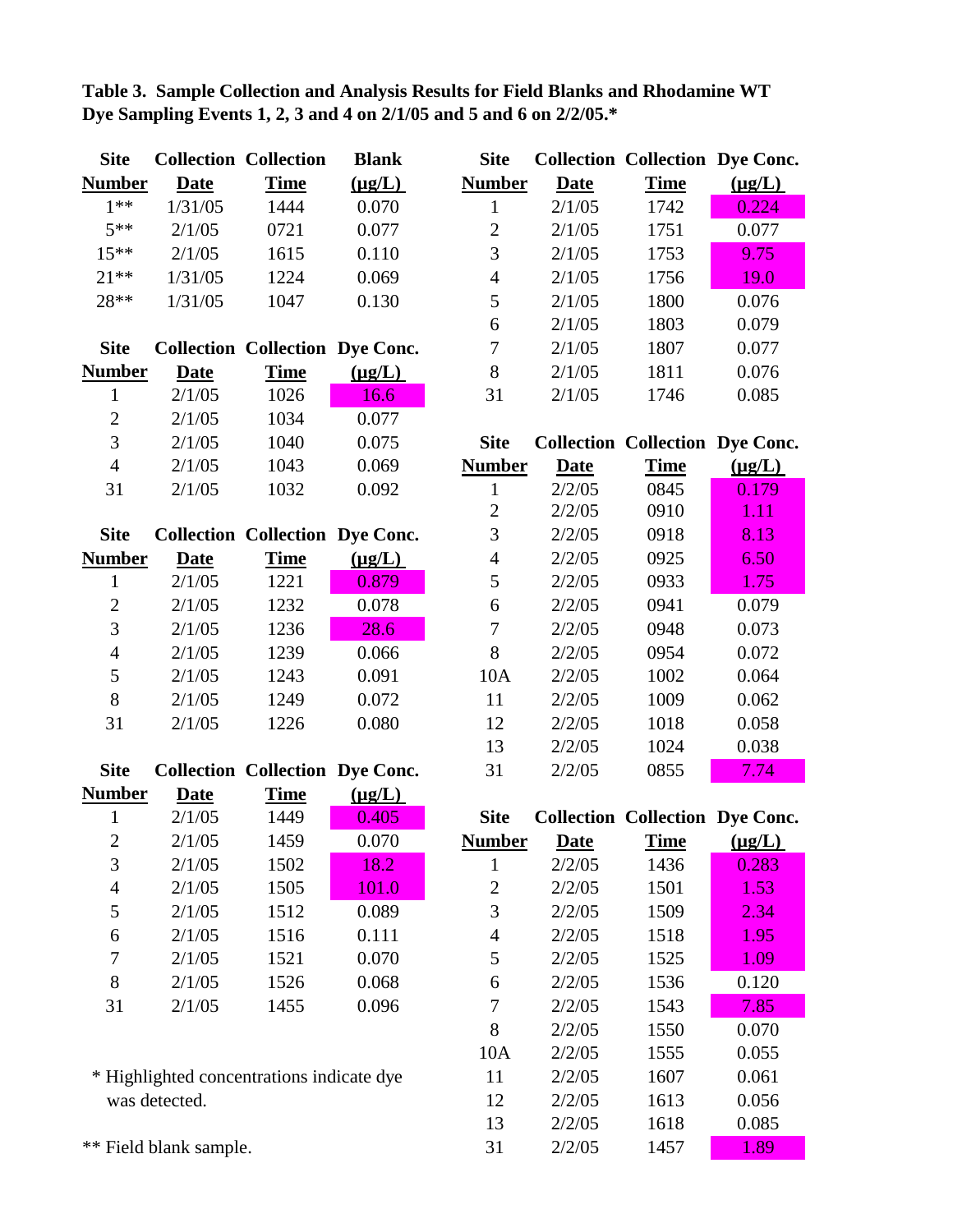| <b>Site</b>    |             | <b>Collection Collection Dye Conc.</b> |             | <b>Site</b>    |             | <b>Collection Collection Dye Conc.</b> |             |
|----------------|-------------|----------------------------------------|-------------|----------------|-------------|----------------------------------------|-------------|
| <b>Number</b>  | <b>Date</b> | <b>Time</b>                            | $(\mu g/L)$ | <b>Number</b>  | <b>Date</b> | <b>Time</b>                            | $(\mu g/L)$ |
| $\mathbf{1}$   | 2/4/05      | 1259                                   | 0.115       | $\mathbf{1}$   | 2/7/05      | 0945                                   | $0.209**$   |
| $\overline{2}$ | 2/4/05      | 1249                                   | 0.550       | $\overline{c}$ | 2/7/05      | 0955                                   | 0.099       |
| 3              | 2/4/05      | 1242                                   | 0.147       | 3              | 2/7/05      | 1000                                   | 0.095       |
| $\overline{4}$ | 2/4/05      | 1234                                   | 0.429       | $\overline{4}$ | 2/7/05      | 1005                                   | $0.112**$   |
| 5              | 2/4/05      | 1220                                   | 0.444       | 5              | 2/7/05      | 1011                                   | $0.515**$   |
| 6              | 2/4/05      | 1204                                   | 3.50        | $\sqrt{6}$     | 2/7/05      | 1039                                   | $0.344**$   |
| $\overline{7}$ | 2/4/05      | 1129                                   | 0.948       | $\overline{7}$ | 2/7/05      | 1044                                   | $0.198**$   |
| 8              | 2/4/05      | 1115                                   | 1.54        | $8\,$          | 2/7/05      | 1049                                   | $0.171**$   |
| 10A            | 2/4/05      | 1055                                   | 0.041       | 10A            | 2/7/05      | 1055                                   | 0.055       |
| 11             | 2/4/05      | 1045                                   | 9.11        | 11             | 2/7/05      | 1100                                   | $0.293**$   |
| 12             | 2/4/05      | 1035                                   | 0.059       | 12             | 2/7/05      | 1108                                   | $0.575**$   |
| 13             | 2/4/05      | 1026                                   | 0.076       | 13             | 2/7/05      | 1112                                   | 0.088       |
| 14             | 2/4/05      | 1008                                   | 0.044       | 14             | 2/7/05      | 1122                                   | 0.102       |
| 15             | 2/4/05      | 0956                                   | 0.063       | 15             | 2/7/05      | 1131                                   | 0.065       |
| 16             | 2/4/05      | 0936                                   | 0.053       | 16             | 2/7/05      | 1136                                   | $1.29**$    |
| 17             | 2/4/05      | 0926                                   | 0.046       | 17             | 2/7/05      | 1143                                   | 0.053       |
| 19             | 2/4/05      | 1105                                   | 0.066       | 19             | 2/7/05      | 1153                                   | $0.057**$   |
| 24             | 2/4/05      | 0855                                   | 0.067       | 20             | 2/7/05      | 1202                                   | 0.037       |
| 25             | 2/4/05      | 0914                                   | 0.115       | 21             | 2/7/05      | 1208                                   | 0.066       |
| 26             | 2/4/05      | 0841                                   | 0.064       | 22             | 2/7/05      | 1214                                   | 0.127       |
| 31             | 2/4/05      | 1305                                   | 2.46        | 23             | 2/7/05      | 1222                                   | 0.105       |
|                |             |                                        |             | 24             | 2/7/05      | 1254                                   | 0.076       |
|                |             |                                        |             | 25             | 2/7/05      | 1300                                   | 0.033       |
|                |             |                                        |             | 26             | 2/7/05      | 1308                                   | 0.075       |
|                |             |                                        |             | 27             | 2/7/05      | 1247                                   | 0.114       |
|                |             |                                        |             | 28             | 2/7/05      | 1230                                   | 0.102       |
|                |             |                                        |             | 29             | 2/7/05      | 1240                                   | $0.141**$   |
|                |             |                                        |             | 30             | 2/7/05      | 1234                                   | 0.126       |
|                |             |                                        |             | 31             | 2/7/05      | 0938                                   | $0.517**$   |

**Table 3 (Cont.). Sample Collection and Analysis Results for Rhodamine WT Dye Sampling Events 7 (2/4/05) and 8 (2/7/05).\***

\* Highlighted concentrations indicate dye was detected.

\*\* Sample reanalyzed after allowing suspended material to settle out.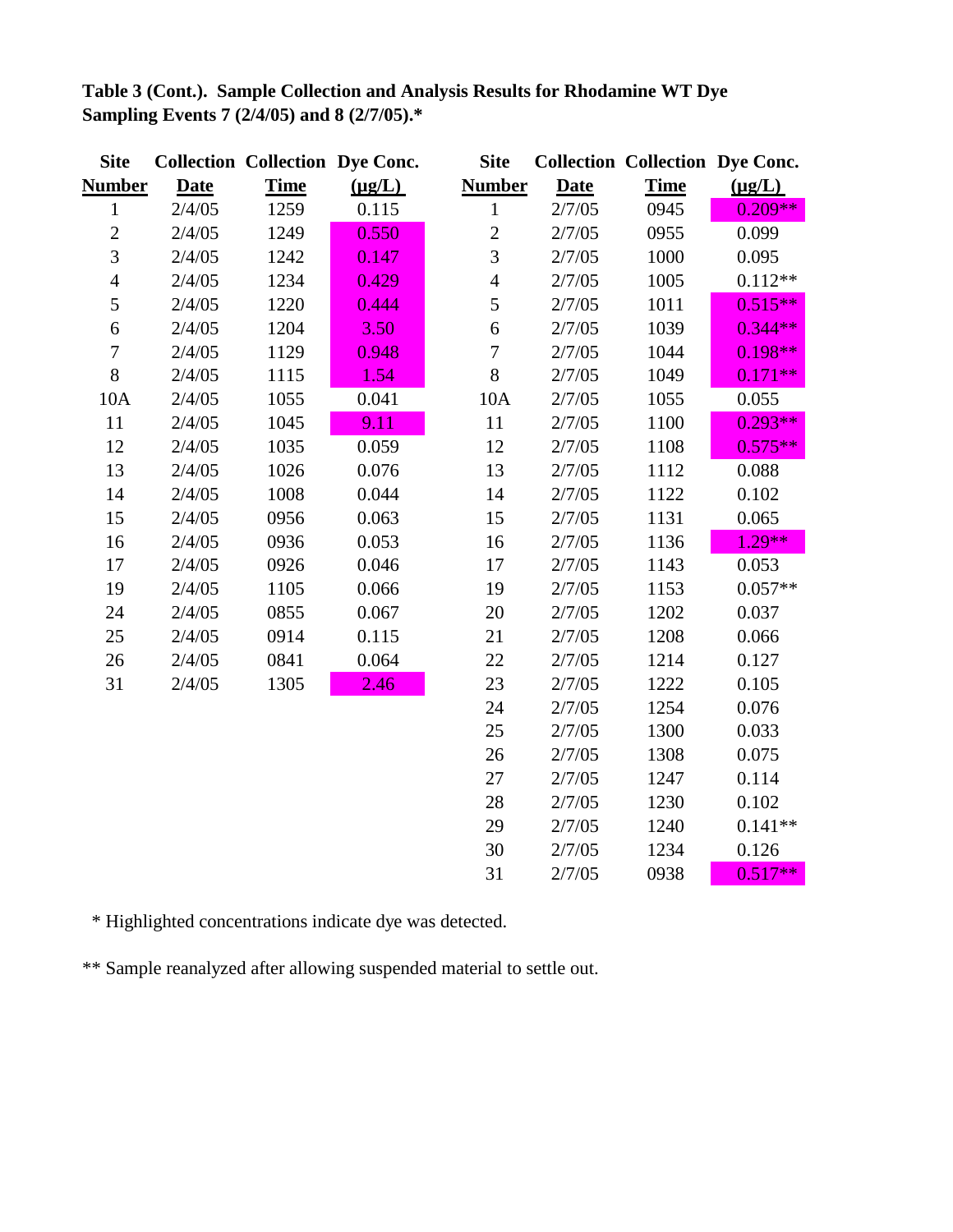| <b>Site</b>    |             | <b>Collection Collection Dye Conc.</b> |             | <b>Site</b>    |             | <b>Collection Collection Dye Conc.</b> |             |
|----------------|-------------|----------------------------------------|-------------|----------------|-------------|----------------------------------------|-------------|
| <u>Number</u>  | <b>Date</b> | <b>Time</b>                            | $(\mu g/L)$ | <b>Number</b>  | <b>Date</b> | <b>Time</b>                            | $(\mu g/L)$ |
| $\mathbf{1}$   | 2/10/05     | 0922                                   | $0.191**$   | $\mathbf{1}$   | 2/14/05     | 0908                                   | $0.123**$   |
| $\overline{2}$ | 2/10/05     | 0934                                   | 0.114       | $\overline{c}$ | 2/14/05     | 0916                                   | 0.040       |
| $\overline{3}$ | 2/10/05     | 0939                                   | 0.079       | $\overline{3}$ | 2/14/05     | 0921                                   | 0.074       |
| $\overline{4}$ | 2/10/05     | 0943                                   | $0.133**$   | $\overline{4}$ | 2/14/05     | 0926                                   | 0.067       |
| 5              | 2/10/05     | 1002                                   | $0.378**$   | 5              | 2/14/05     | 0936                                   | $0.327**$   |
| 6              | 2/10/05     | 1016                                   | $0.164**$   | 6              | 2/14/05     | 0954                                   | $0.126**$   |
| $\overline{7}$ | 2/10/05     | 1023                                   | $0.161**$   | 7              | 2/14/05     | 1002                                   | 0.080       |
| $8\,$          | 2/10/05     | 1028                                   | $0.160**$   | 8              | 2/14/05     | 1014                                   | 0.058       |
| 10A            | 2/10/05     | 1034                                   | $0.207**$   | 10A            | 2/14/05     | 1019                                   | 0.116       |
| 11             | 2/10/05     | 1052                                   | $0.246**$   | 11             | 2/14/05     | 1025                                   | 0.074       |
| 12             | 2/10/05     | 1101                                   | $0.147**$   | 12             | 2/14/05     | 1031                                   | $0.125**$   |
| 13             | 2/10/05     | 1113                                   | $1.45**$    | 13             | 2/14/05     | 1039                                   | $0.254**$   |
| 14             | 2/10/05     | 1120                                   | $0.358**$   | 14             | 2/14/05     | 1048                                   | $0.388**$   |
| 15             | 2/10/05     | 1124                                   | $1.21**$    | 15             | 2/14/05     | 1103                                   | $0.407**$   |
| 16             | 2/10/05     | 1130                                   | $0.282**$   | 16             | 2/14/05     | 1109                                   | 0.077       |
| 17             | 2/10/05     | 1135                                   | $0.265**$   | 17             | 2/14/05     | 1122                                   | $0.118**$   |
| 19             | 2/10/05     | 1146                                   | $0.091**$   | 19             | 2/14/05     | 1132                                   | $0.091**$   |
| 20             | 2/10/05     | 1158                                   | 0.046       | 20             | 2/14/05     | 1143                                   | 0.032       |
| 21             | 2/10/05     | 1204                                   | 0.086       | 21             | 2/14/05     | 1149                                   | 0.085       |
| 22             | 2/10/05     | 1212                                   | $0.044**$   | 22             | 2/14/05     | 1155                                   | $0.191**$   |
| 23             | 2/10/05     | 1228                                   | $0.071**$   | 23             | 2/14/05     | 1201                                   | $0.721**$   |
| 24             | 2/10/05     | 1315                                   | $0.352**$   | 24             | 2/14/05     | 1236                                   | $0.272**$   |
| 25             | 2/10/05     | 1325                                   | $2.83**$    | 25             | 2/14/05     | 1250                                   | $0.229**$   |
| 26             | 2/10/05     | 1332                                   | $0.146**$   | 26             | 2/14/05     | 1256                                   | $0.969**$   |
| 27             | 2/10/05     | 1309                                   | 0.091       | 27             | 2/14/05     | 1231                                   | 0.088       |
| 28             | 2/10/05     | 1238                                   | $0.155**$   | 28             | 2/14/05     | 1207                                   | $0.531**$   |
| 29             | 2/10/05     | 1250                                   | 0.124       | 29             | 2/14/05     | 1222                                   | 0.114       |
| 30             | 2/10/05     | 1243                                   | $0.075**$   | 30             | 2/14/05     | 1214                                   | $0.132**$   |
| 31             | 2/10/05     | 0902                                   | $0.326**$   | 31             | 2/14/05     | 0842                                   | $0.226**$   |

**Table 3 (Cont.). Sample Collection and Analysis Results for Rhodamine WT Dye Sampling Events 9 (2/10/05) and 10 (2/14/05).\***

\* Highlighted concentrations indicate dye was detected.

\*\* Sample reanalyzed after allowing suspended material to settle out.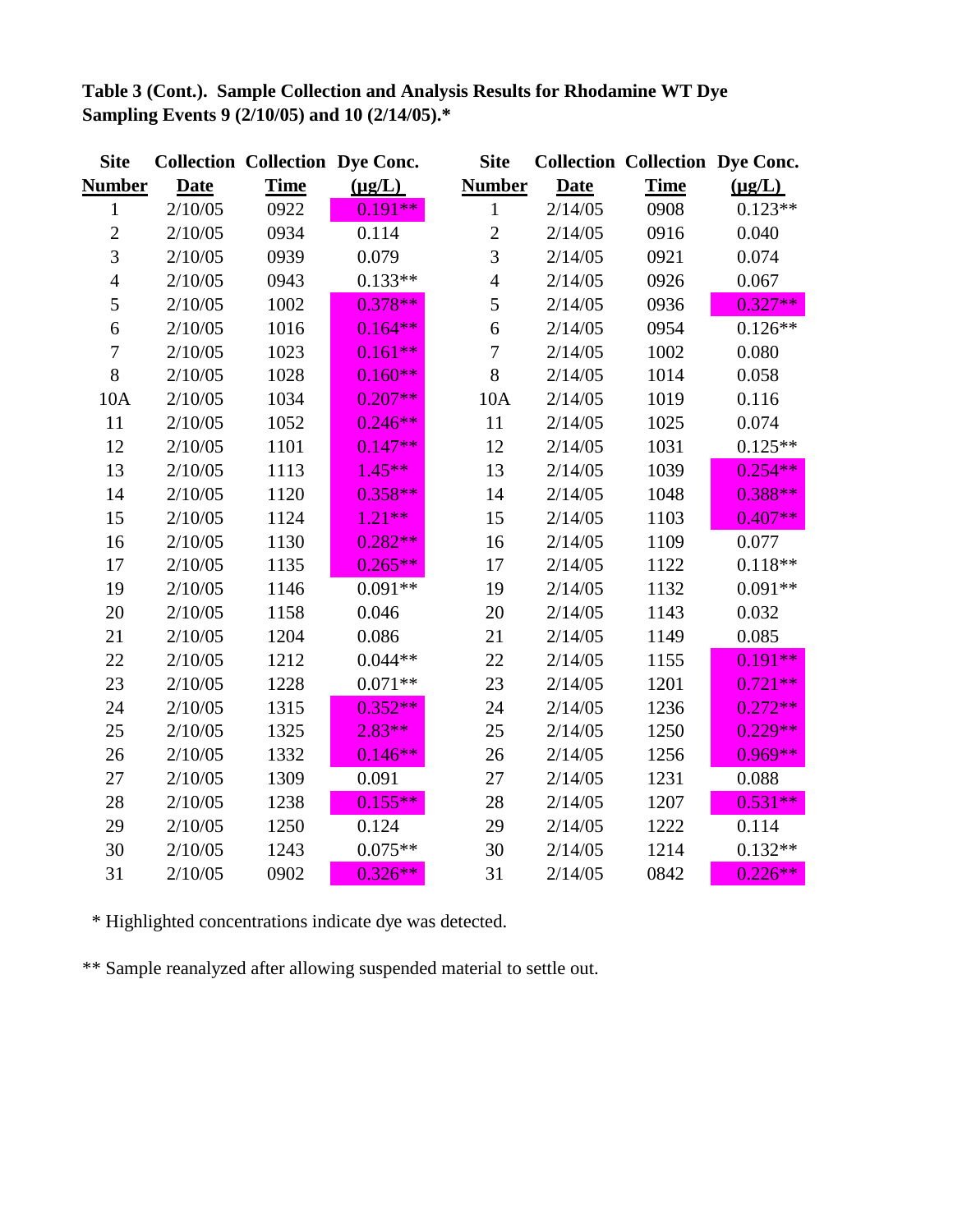|      |             | <b>Dissolved</b>  |                           |                 |                |                      |
|------|-------------|-------------------|---------------------------|-----------------|----------------|----------------------|
|      |             | Oxygen            | <b>Temperature</b>        | <b>Velocity</b> | <b>Mean</b>    | <b>Mean Standard</b> |
| Fish | <b>Date</b> | (mg/L)            | $\rm ^{(°}C)$             | (cm/s)          | $SNR$ (dB)     | Error (cm/s)         |
| 054C | 2/10/05     | 10.88             | 0.6                       | $\ast$          | 3.7            | $\mathbf{1}$         |
| 084C | 2/1/05      | 11.68             | 2.5                       | 0.59            | 15.8           | 0.1                  |
| 084C | 2/4/05      | 15.48             | 0.9                       | $\ast$          | 7.3            | 0.7                  |
| 084C | 2/11/05     | 11.12             | 0.1                       | $\ast$          | $\overline{2}$ | 2.6                  |
| 143C | 2/4/05      | 15.56             | 2.0                       | $\ast$          | 15.3           | 0.7                  |
| 143C | 2/10/05     | $\overline{a}$    | $\mathbb{L}^{\mathbb{N}}$ | 0.22            | $\overline{2}$ | 0.1                  |
| 154C | 2/10/05     | 11.28             | 0.7                       | 0.42            | 9.4            | 0.1                  |
| 164B | 2/10/05     | 12.38             | 0.7                       | 0.54            | 12.3           | 0.1                  |
| 173C | 2/11/05     | 9.88              | 0.9                       | 0.19            | 8.7            | $\mathbf{0}$         |
| 194C | 2/2/05      | 15.54             | 0.5                       | $\ast$          | 3.7            | 1.5                  |
| 194C | 2/4/05      | 16.02             | 1.2                       | 0.39            | 20.6           | $\boldsymbol{0}$     |
| 194C | 2/10/05     | 11.38             | 0.4                       | 0.17            | 5.7            | $\boldsymbol{0}$     |
| 210C | 2/4/05      | 16.35             | 1.0                       | $\ast$          | $\mathbf{1}$   | $\overline{0}$       |
| 210C | 2/10/05     | 11.24             | 0.2                       | $\ast$          | 2.1            | 0.5                  |
| 491C | 2/10/05     |                   | $\bar{\mathcal{L}}$       | $\ast$          | 3.2            | $\overline{2}$       |
| 631C | 2/1/05      | 11.08             | 2.7                       | 0.37            | 7.1            | 0.1                  |
| 711C | 2/4/05      | 19.60             | 1.7                       | 0.36            | 19.9           | 0.1                  |
| 711C | 2/10/05     | 11.18             | 0.3                       | $\ast$          | 5.2            | 1.8                  |
| 721C | 2/11/05     | 11.98             | 0.0                       | $\ast$          | 2.2            | 0.9                  |
| 751C | 2/4/05      | 18.09             | 1.3                       | 0.19            | 4.8            | 0.5                  |
| 751C | 2/10/05     | 11.38             | 0.6                       | $\ast$          | 6.7            | 0.9                  |
| 770C | 2/10/05     | $\qquad \qquad -$ | $\overline{\phantom{a}}$  | 0.84            | 21             | 0.1                  |
| 810C | 2/11/05     | 12.08             | 0.8                       | 0.44            | 17.7           | $\boldsymbol{0}$     |
| 851C | 2/10/05     | $\overline{a}$    | $\overline{\phantom{a}}$  | 0.40            | 17.3           | 0.1                  |
| 890C | 2/4/05      | 17.07             | 0.9                       | 0.31            | 22.6           | $\boldsymbol{0}$     |
| 890C | 2/10/05     |                   |                           | $\ast$          | 2.9            | $\boldsymbol{0}$     |
|      | Minimum     | 9.88              | 0.0                       | 0.17            |                |                      |
|      | Maximum     | 19.60             | 2.7                       | 0.84            |                |                      |

**Table 4. Water Quality and Velocity Measurements Taken at Fish Location Sites** 

\* Invalid velocity reading due to a mean SNR less than or equal to 3 dB and/or mean standard error of velocity greater than or equal to 0.7 cm/s.

Average 13.39 1.0 0.40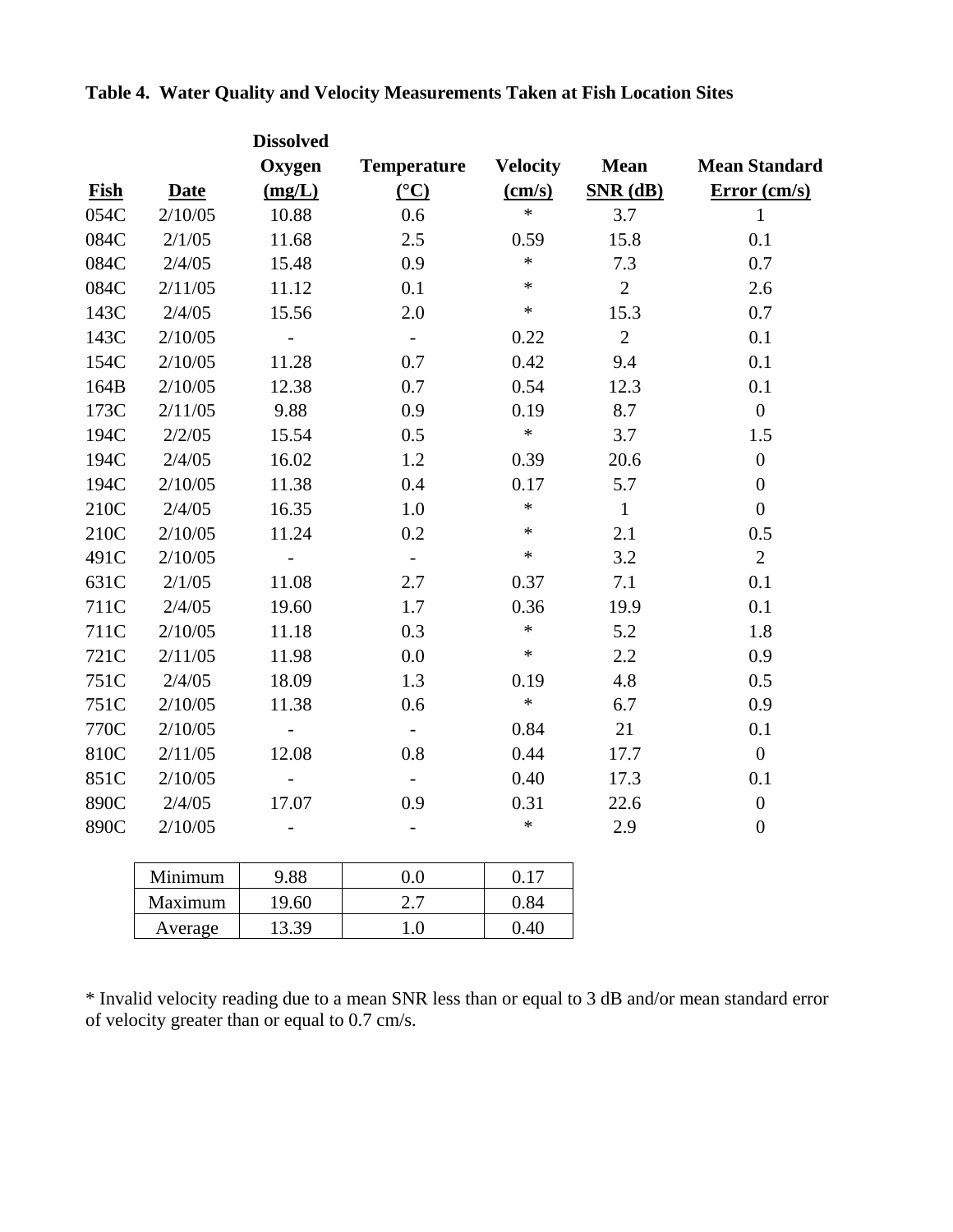



**Figure 7. Multiparameter Sonde Water Quality Data from Site 5.** 



**Date-Time**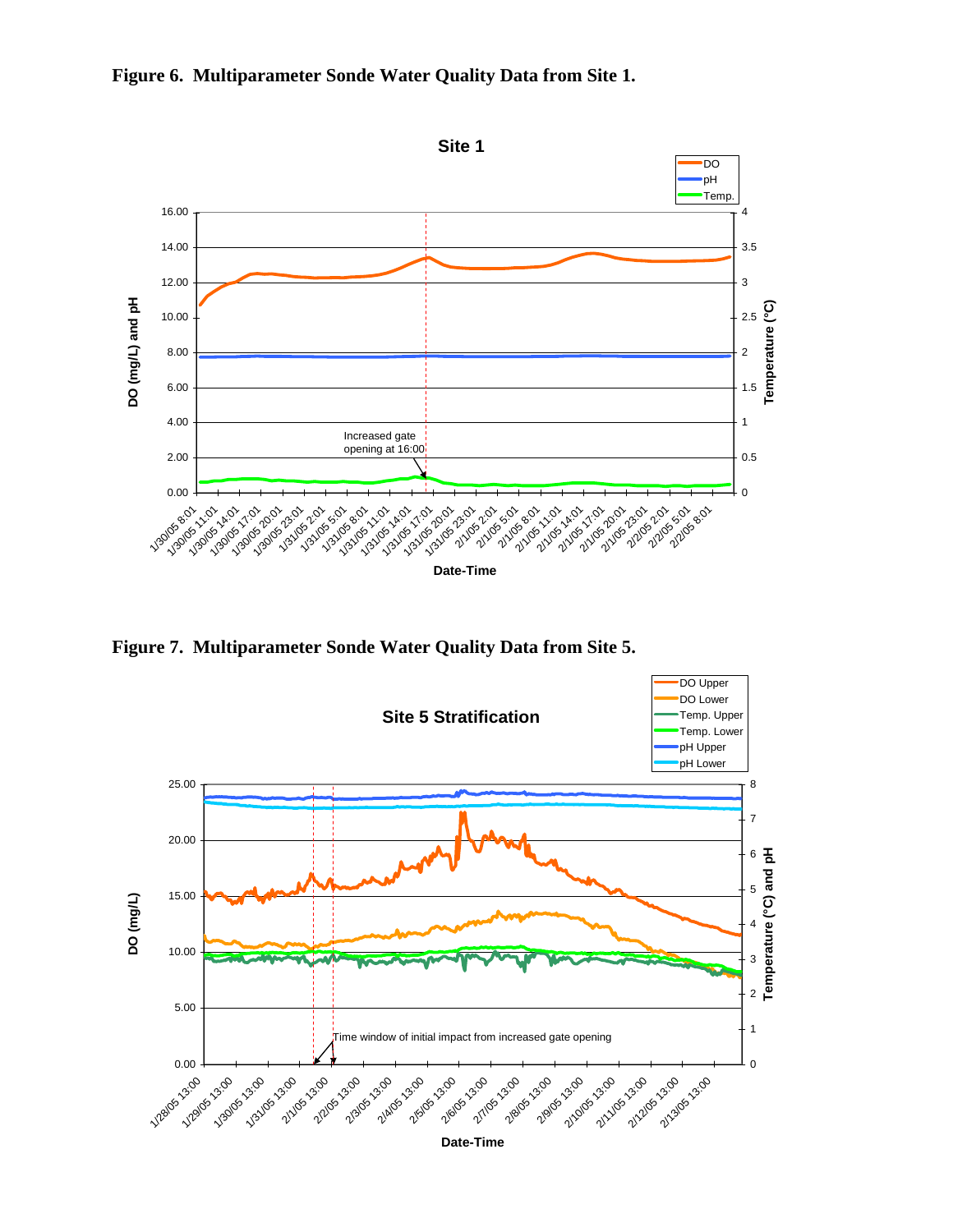



**Figure 9. Multiparameter Sonde Water Quality Data from Site 14.**



**Date-Time**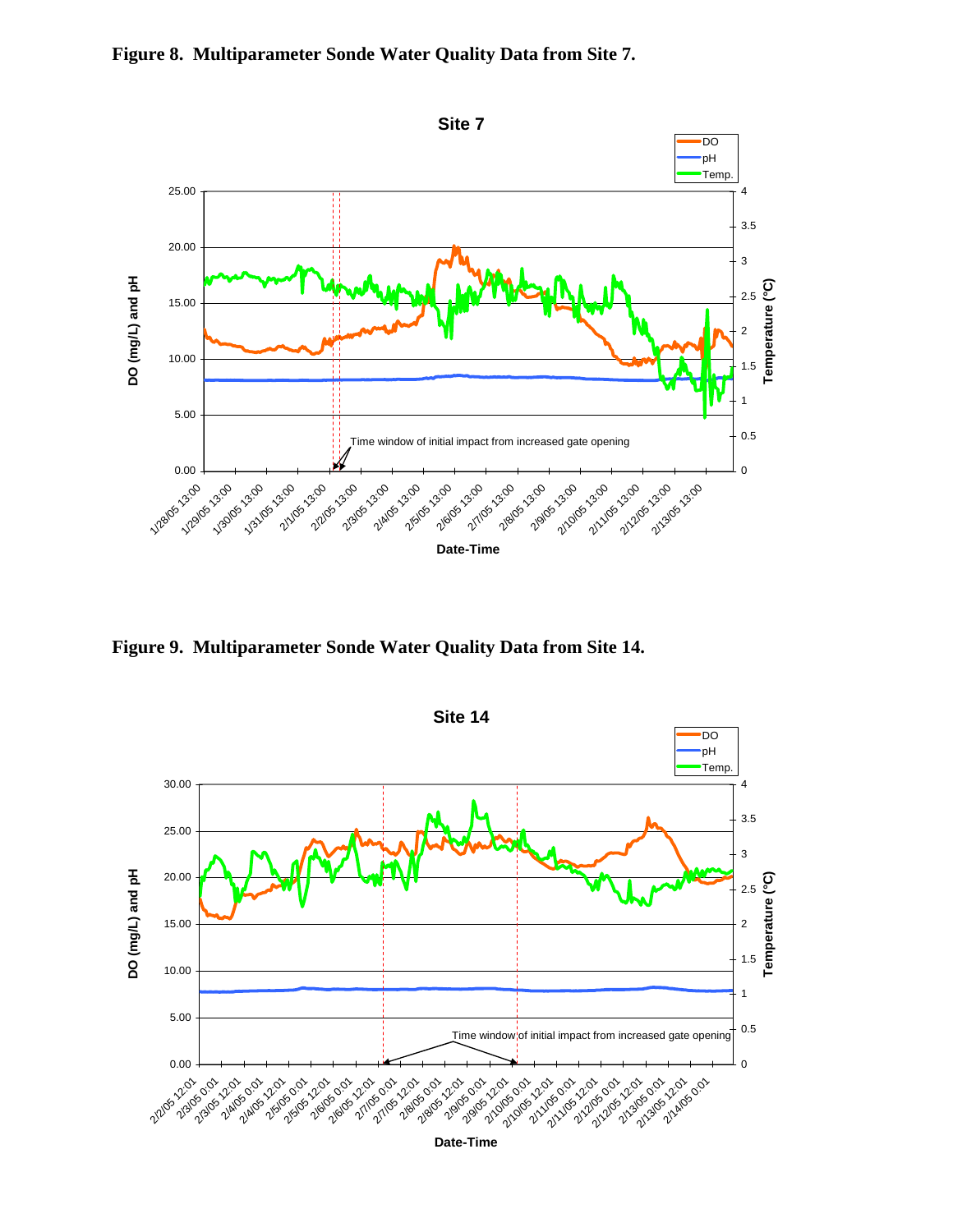

**Figure 10. Multiparameter Sonde Water Quality Data from Site 16.** 

**Figure 11. Multiparameter Sonde Water Quality Data from Site 19.** 

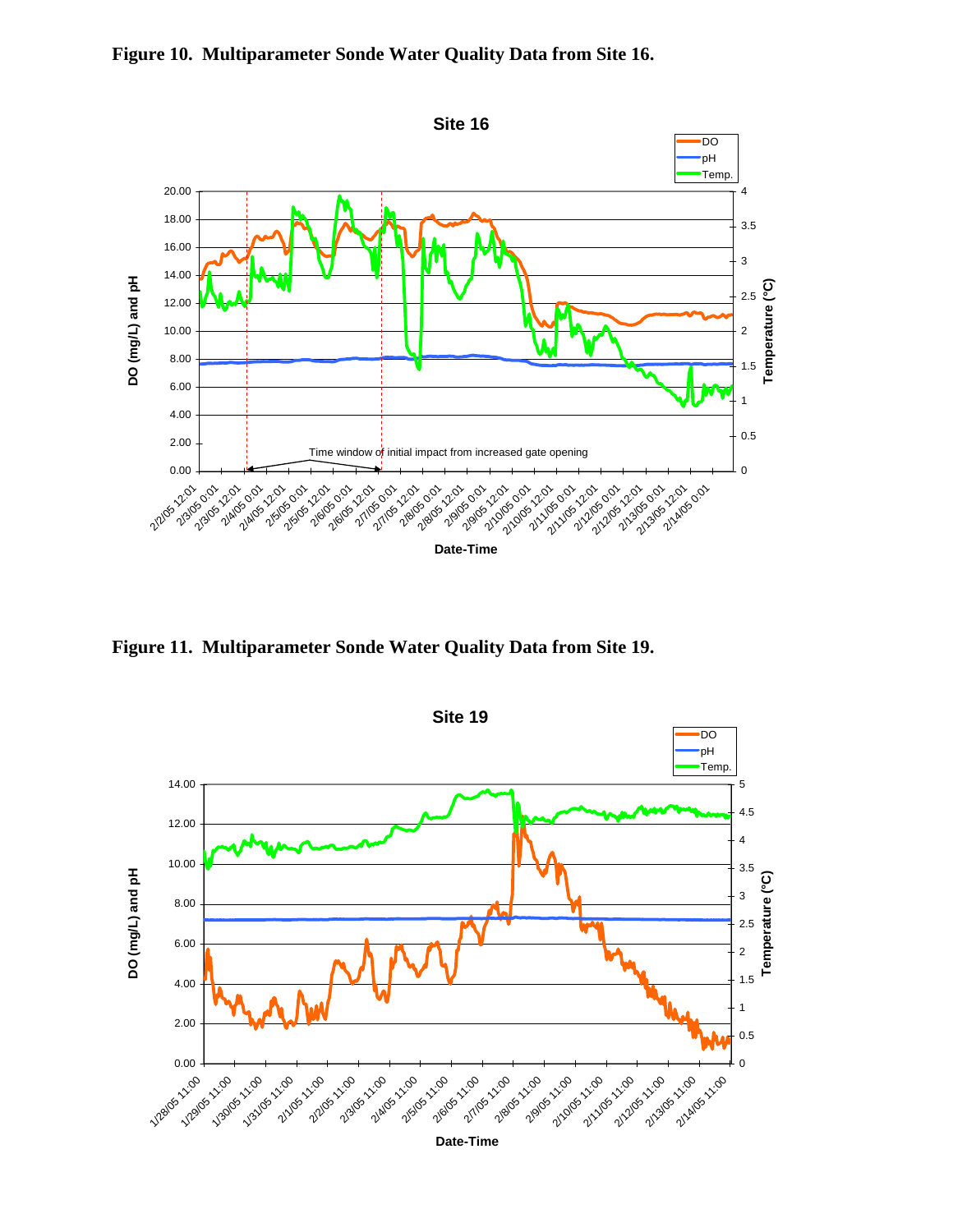



**Figure 13. Multiparameter Sonde Water Quality Data from Site 31.** 

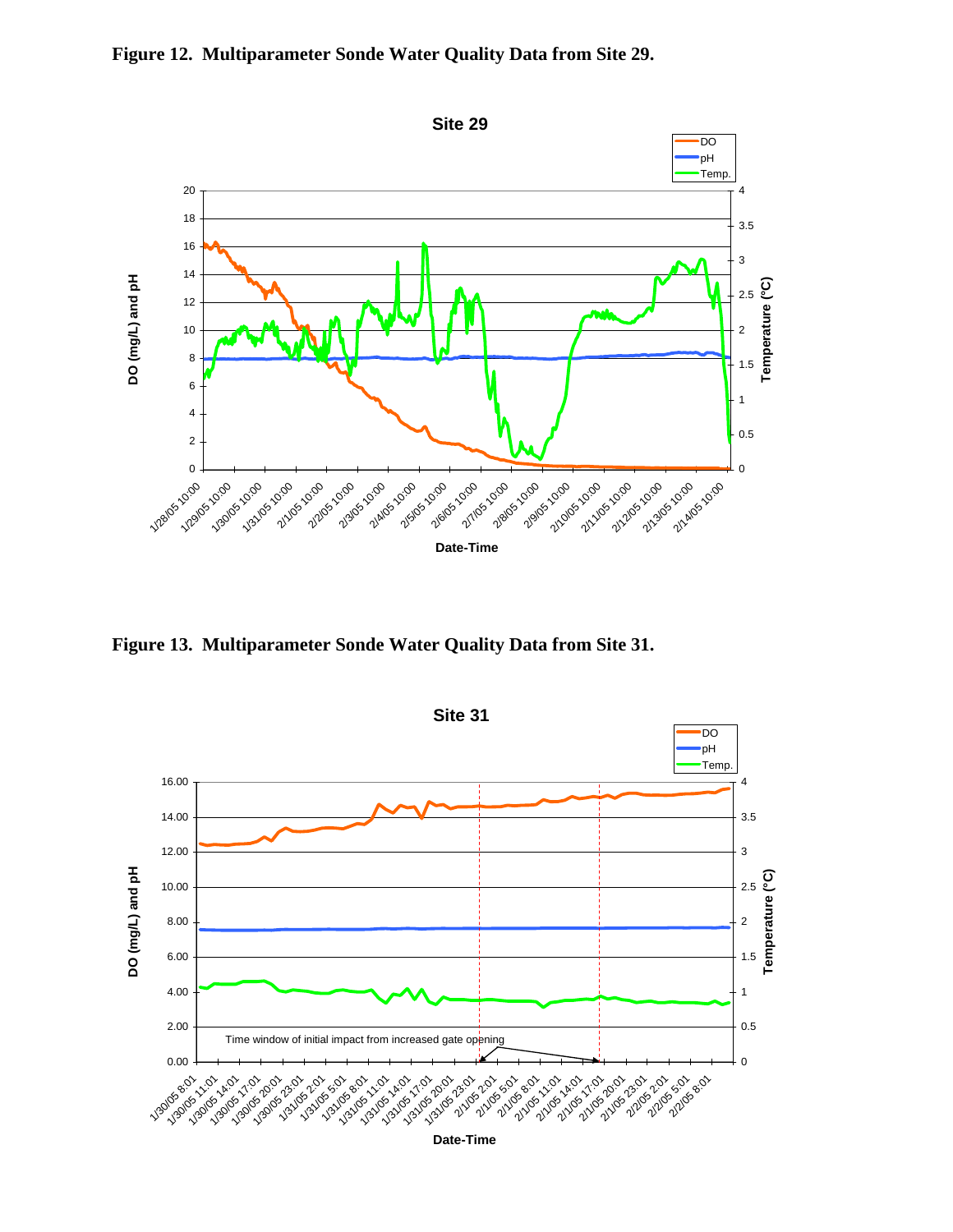

#### **Figure 14. Field and Laboratory Rhodamine WT Concentration Comparisons from Site 1.**

**Figure 15. Field and Laboratory Rhodamine WT Concentration Comparisons from Site 5.** 



**Date-Time**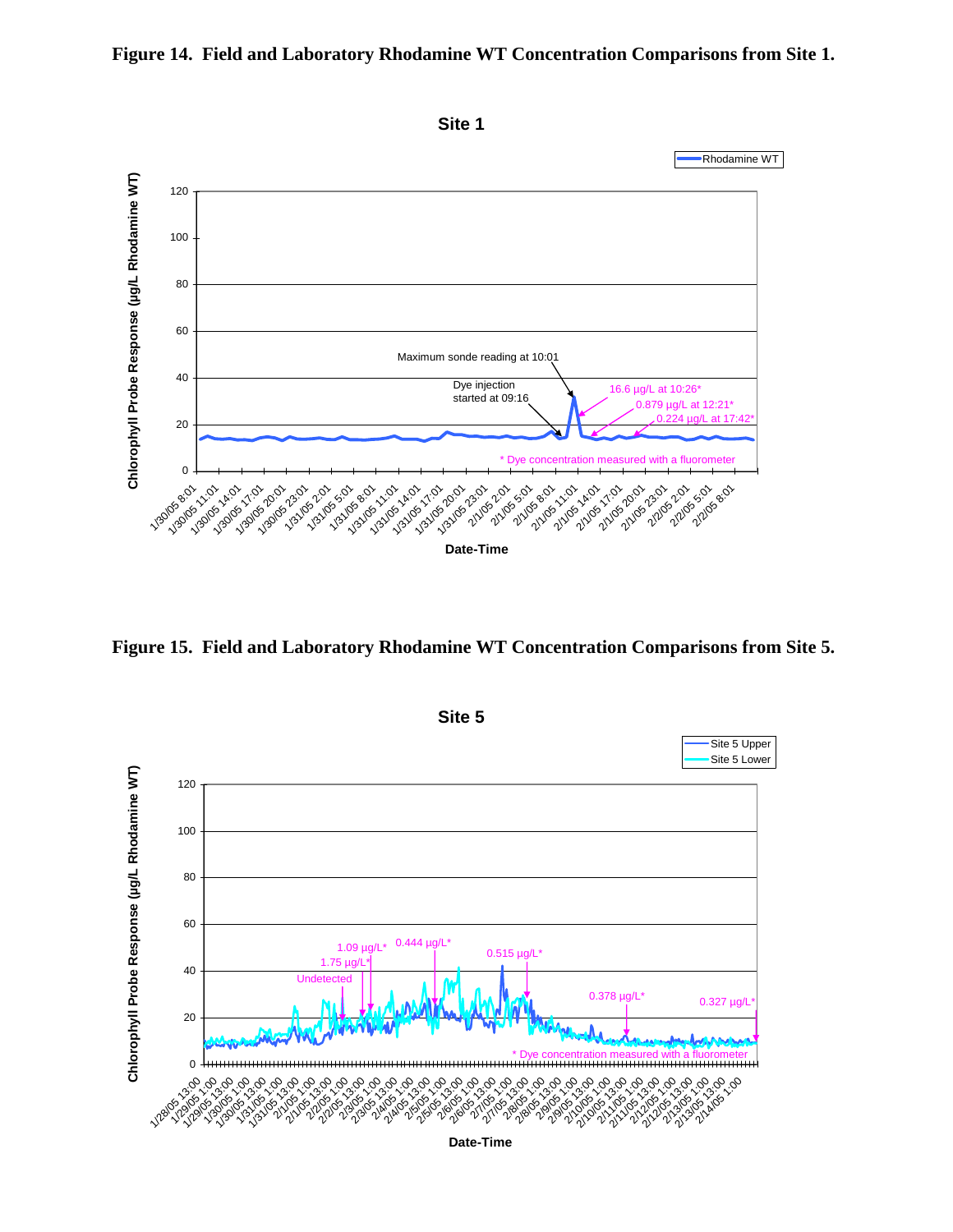



**Figure 17. Field and Laboratory Rhodamine WT Concentration Comparisons from Site 14.** 

**Site 14**



**Date-Time**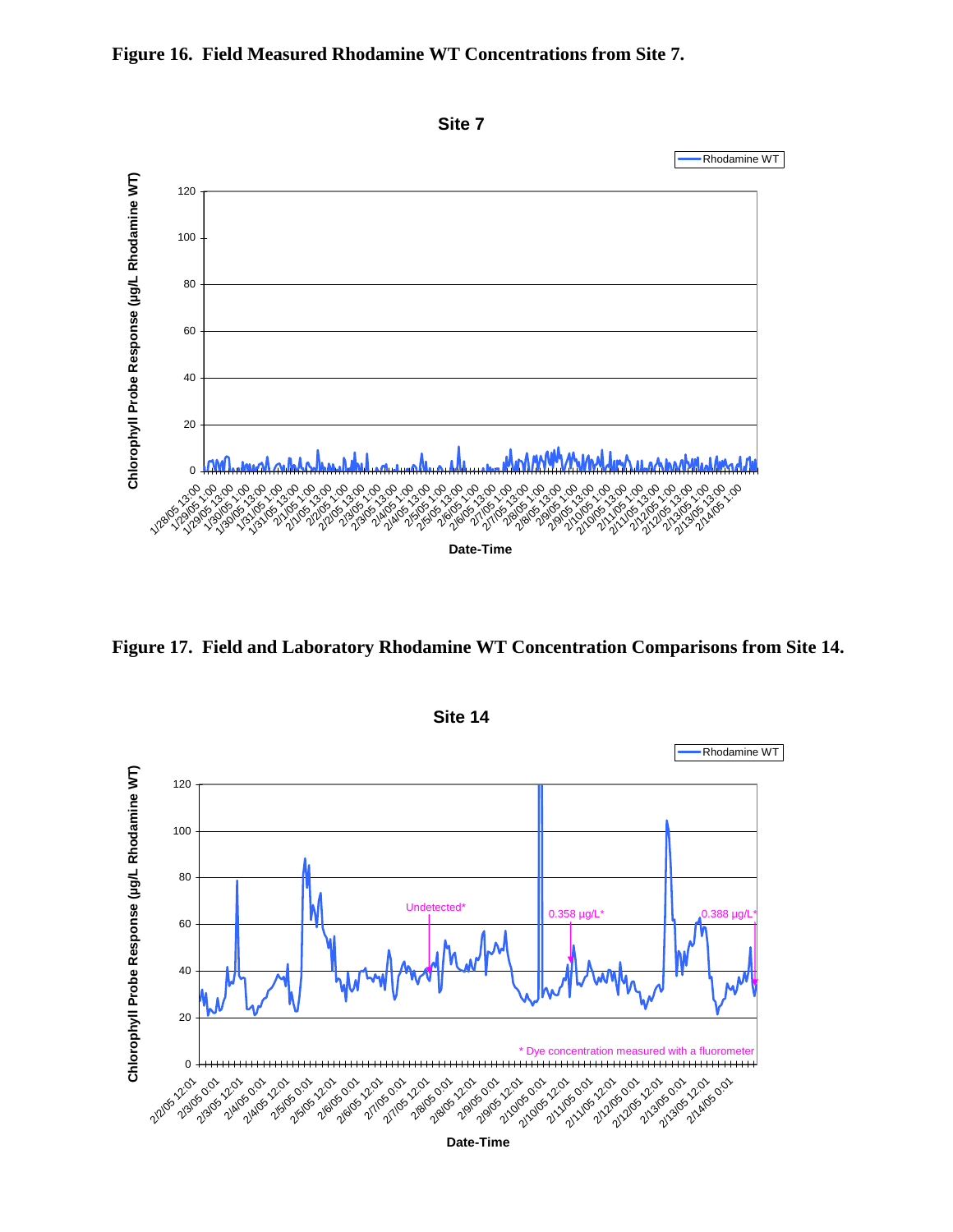



**Figure 19. Field Measured Rhodamine WT Concentrations from Site 19.** 



**Site 19**

**Date-Time**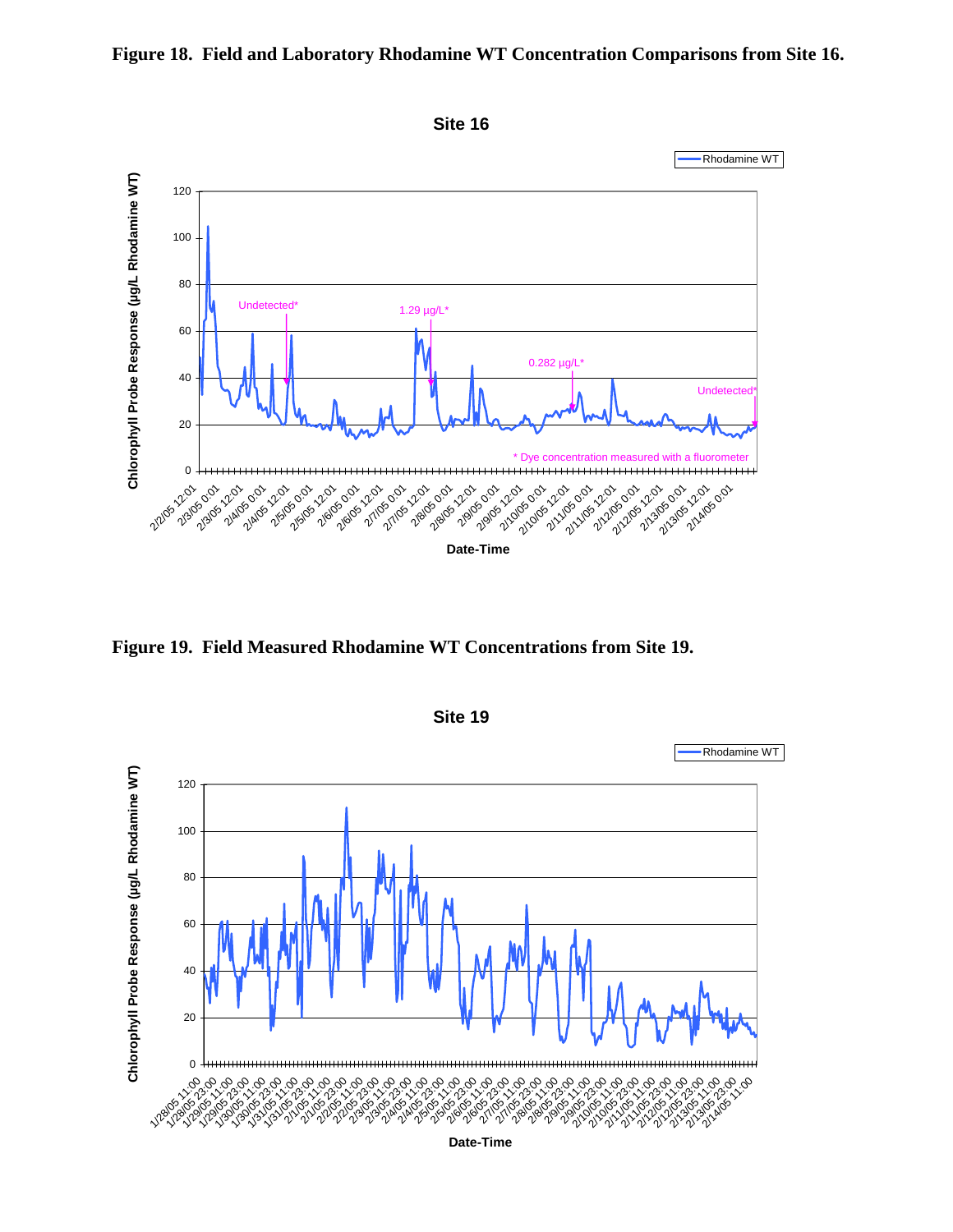

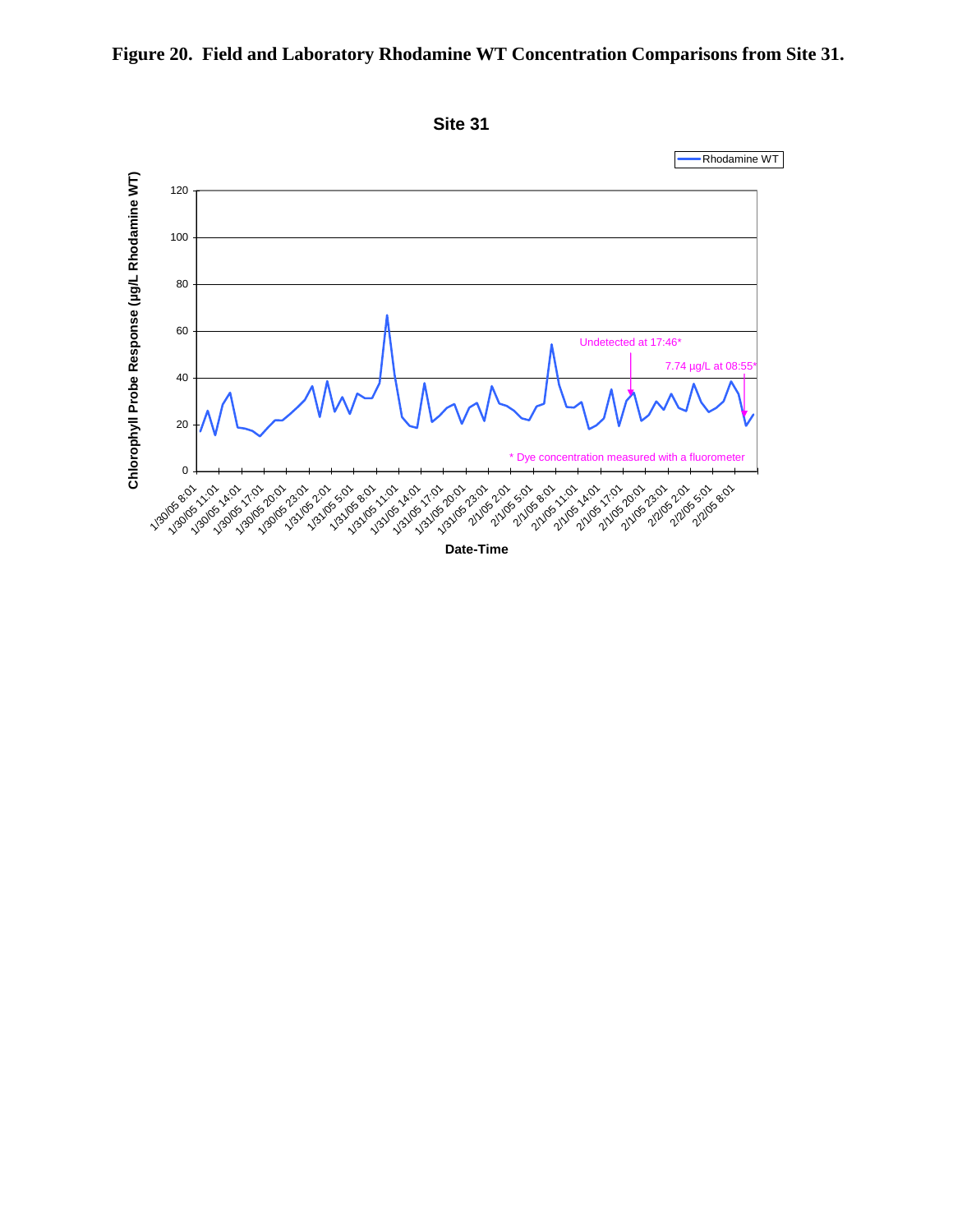



**Spring Lake Dye Sampling Results Elapsed Time - 1 Hour**

**Spring Lake Dye Sampling Results Elapsed Time - 5 1/2 Hours**







**Spring Lake Dye Sampling Results Elapsed Time - 8 1/2 Hours**

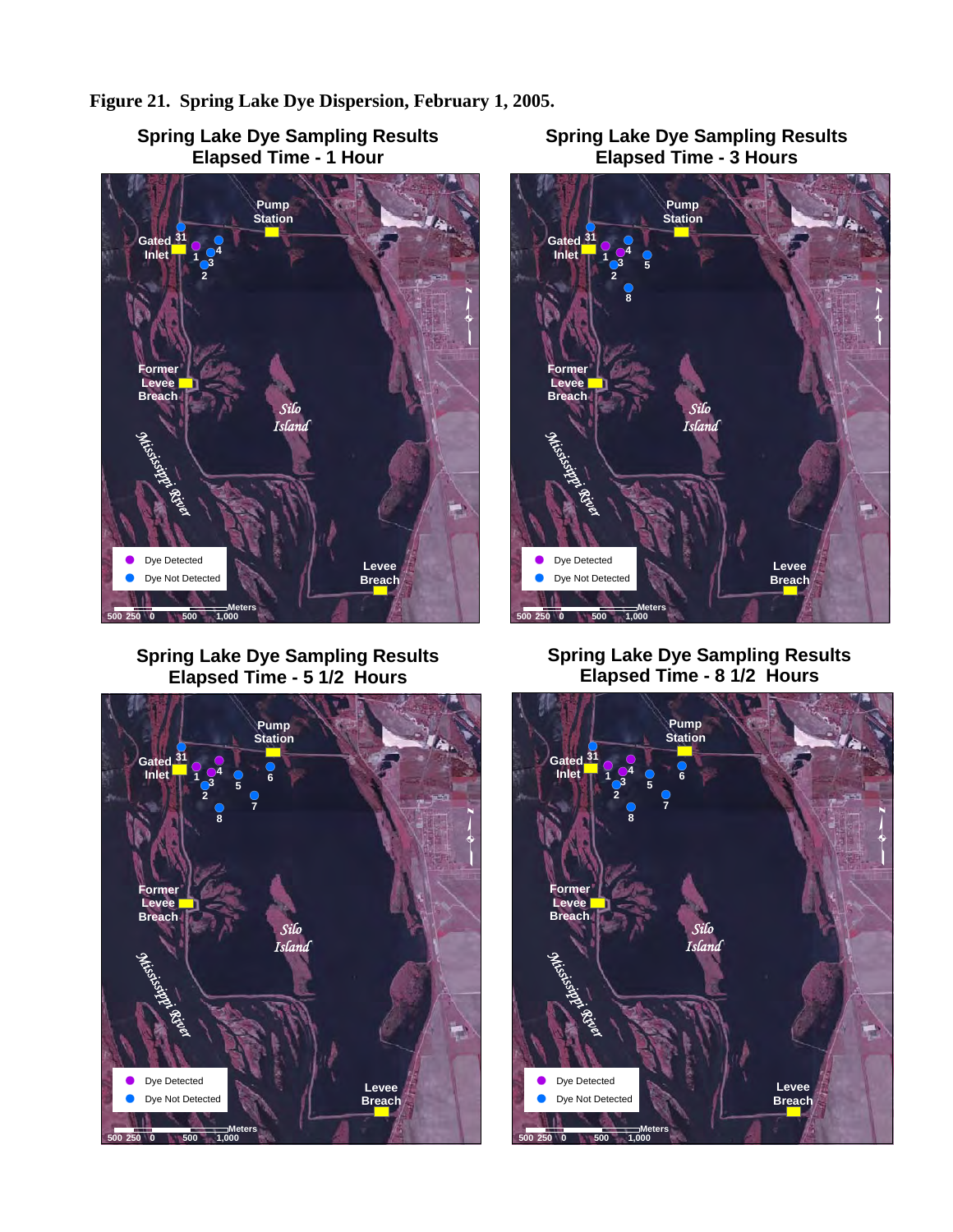



#### **Spring Lake Dye Sampling Results Elapsed Time - 1 Day**

## **Spring Lake Dye Sampling Results Elapsed Time - 3 Days**



## **Spring Lake Dye Sampling Results Elapsed Time - 1 1/4 Days**



## **Spring Lake Dye Sampling Results Elapsed Time - 6 Days**

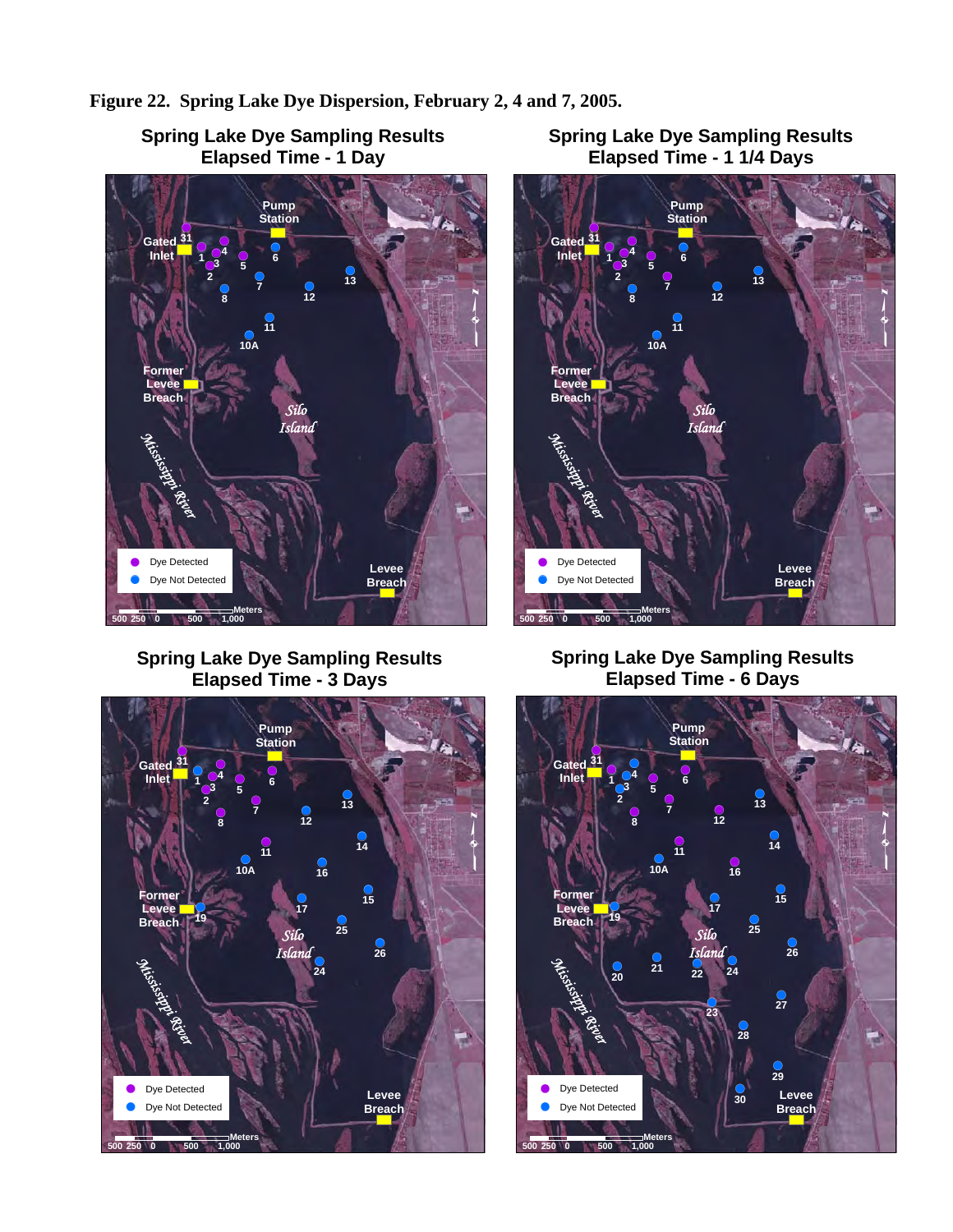**Figure 23. Spring Lake Dye Dispersion, February 10 and 14, 2005 and a Cumulative Map of all Sites where Dye was Detected.**



## **Spring Lake Dye Sampling Results Elapsed Time - 9 Days**

**Spring Lake Dye Sampling Results Cumulative Dye Detection**





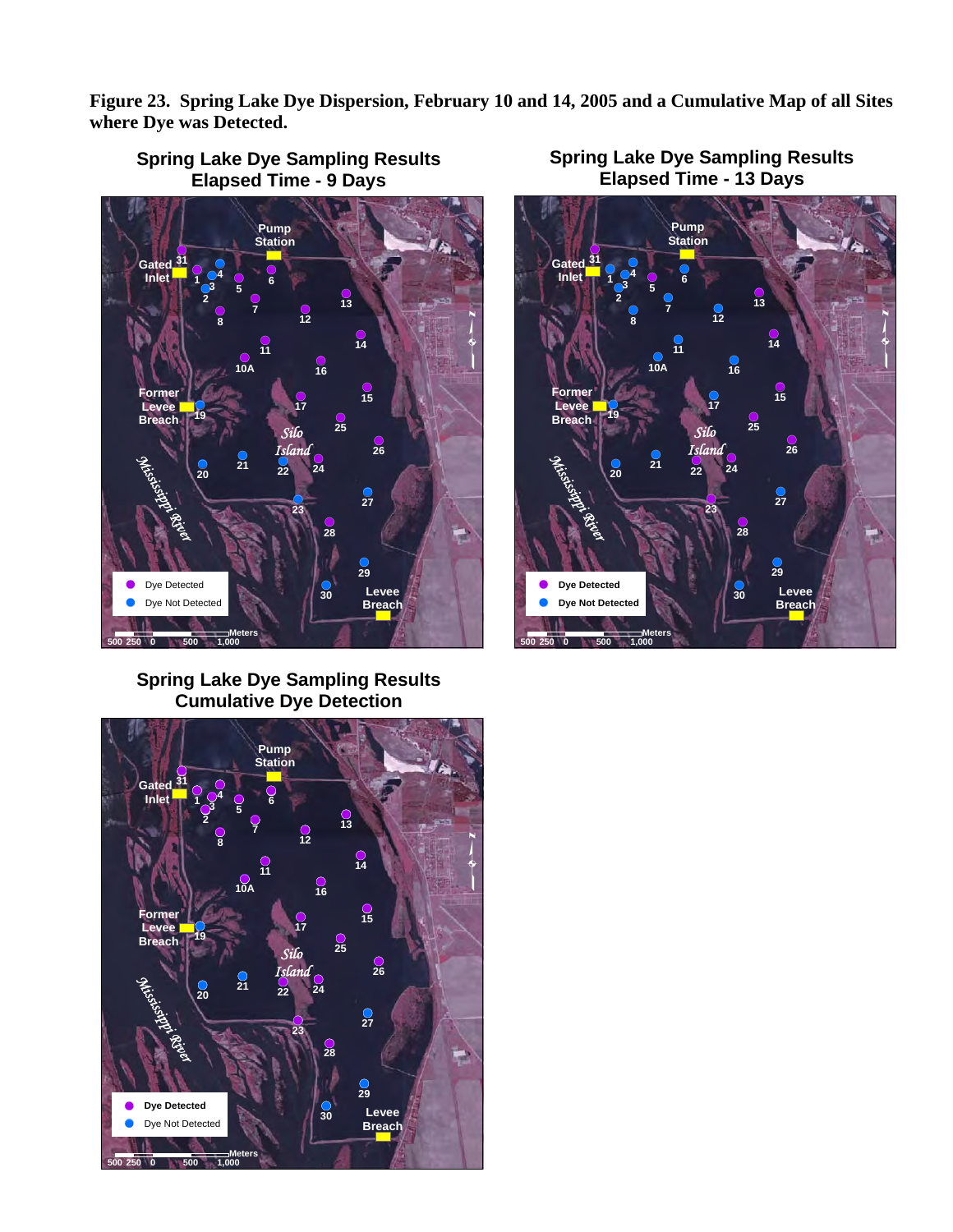**Figure 24. Location of Fish Capture Sites and Movement of Fish 054C, 074C and 084C on Specified Dates in 2005.** 



### **Number of Fish Obtained from each of Six Capture Sites**



**Location of Fish 074C (Black Crappie) on Specified Dates in 2005**



**Location of Fish 084C (Black Crappie) on Specified Dates in 2005**



**Location of Fish 054C (Black Crappie) on Specified Dates in 2005**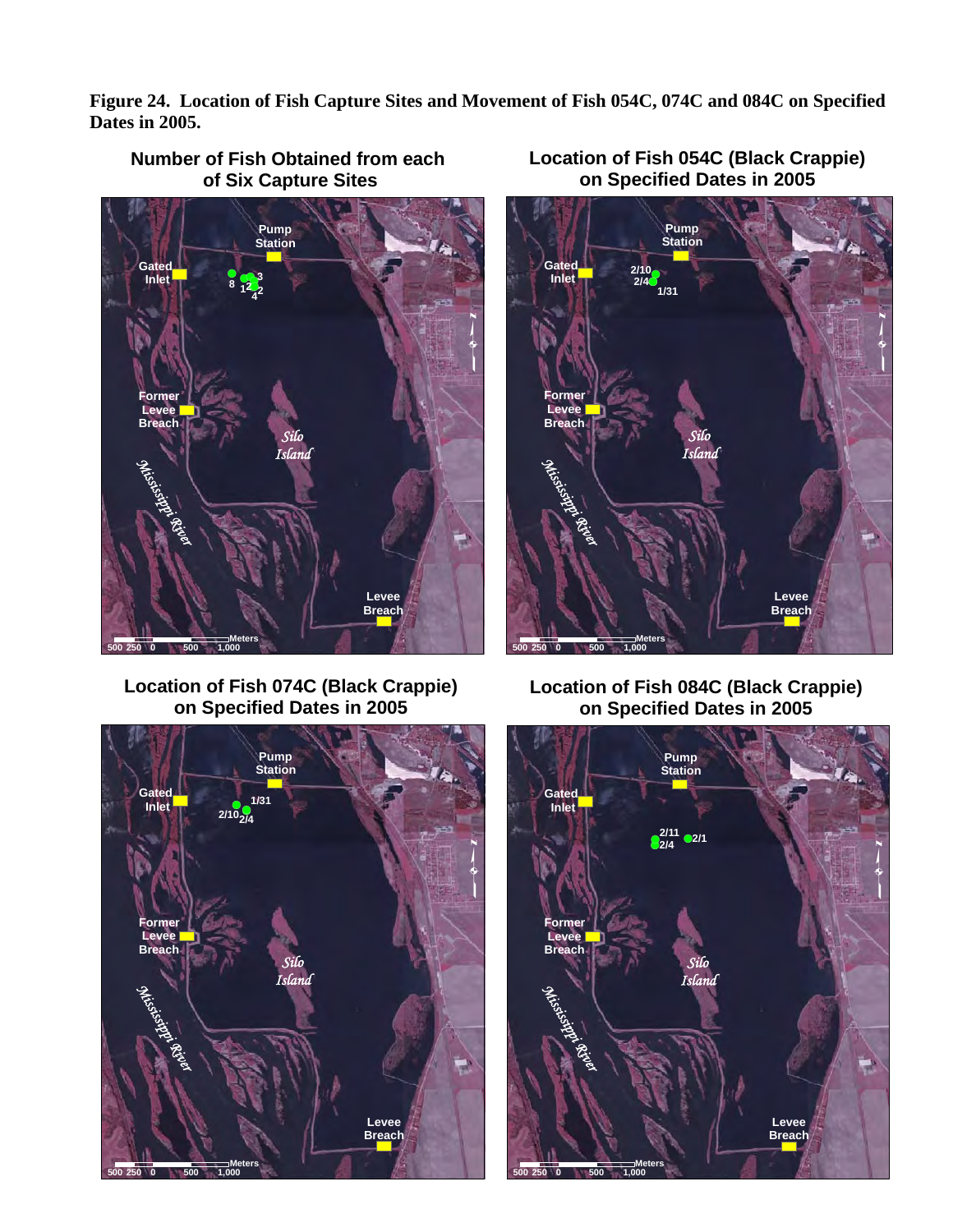**Figure 25. Location of Fish 143C, 154C, 164B and 173C on Specified Dates in 2005.** 



**Location of Fish 164B (Bluegill) on Specified Dates in 2005**



**Location of Fish 154C (Black Crappie) on Specified Dates in 2005**



## **Location of Fish 173C (Black Crappie) on Specified Dates in 2005**

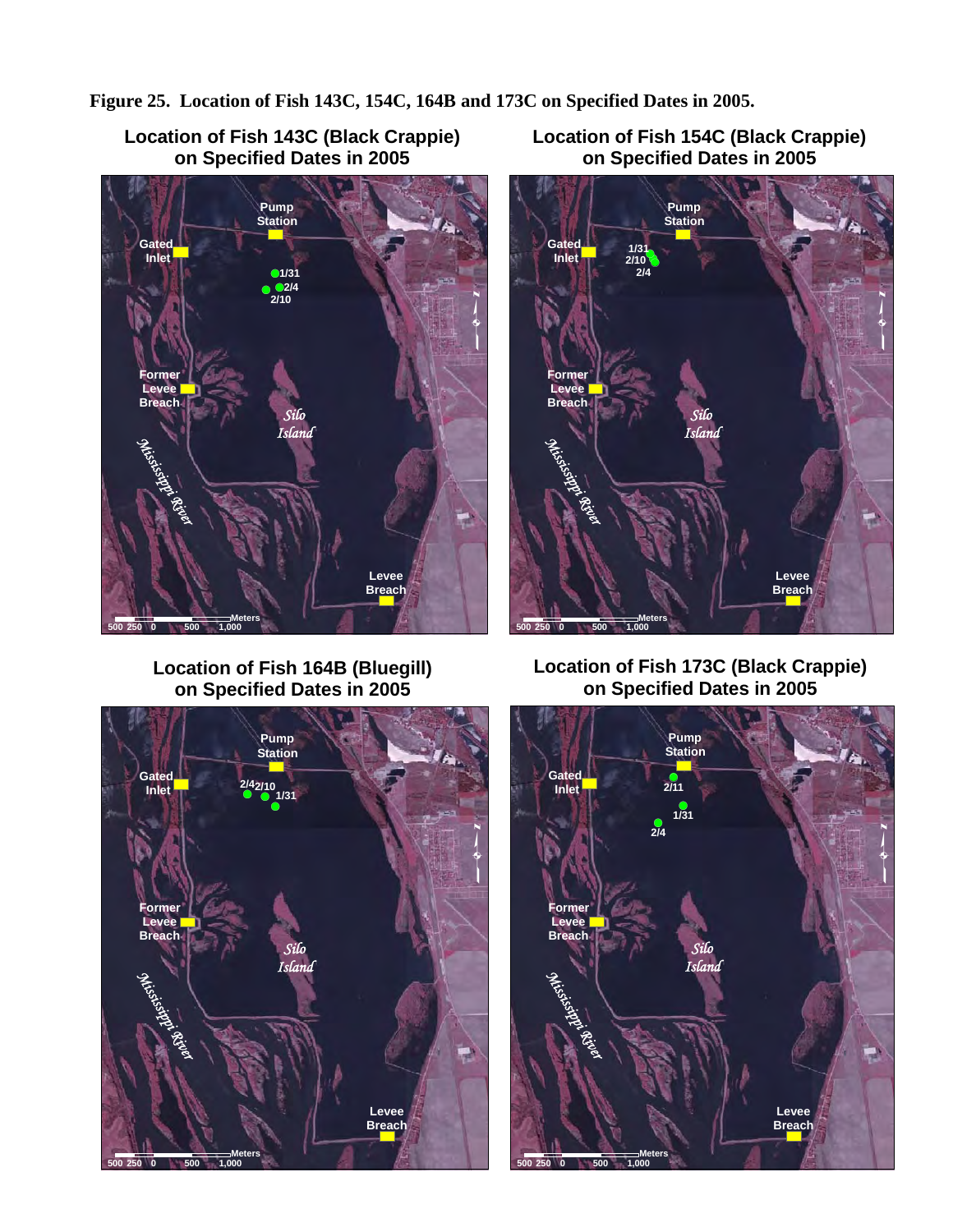**Figure 26. Location of Fish 194C, 210C, 491C and 631C on Specified Dates in 2005.** 



**Location of Fish 491C (Black Crappie) on Specified Dates in 2005**



**Location of Fish 210C (Black Crappie) on Specified Dates in 2005**



**Location of Fish 631C (Black Crappie) on Specified Dates in 2005**

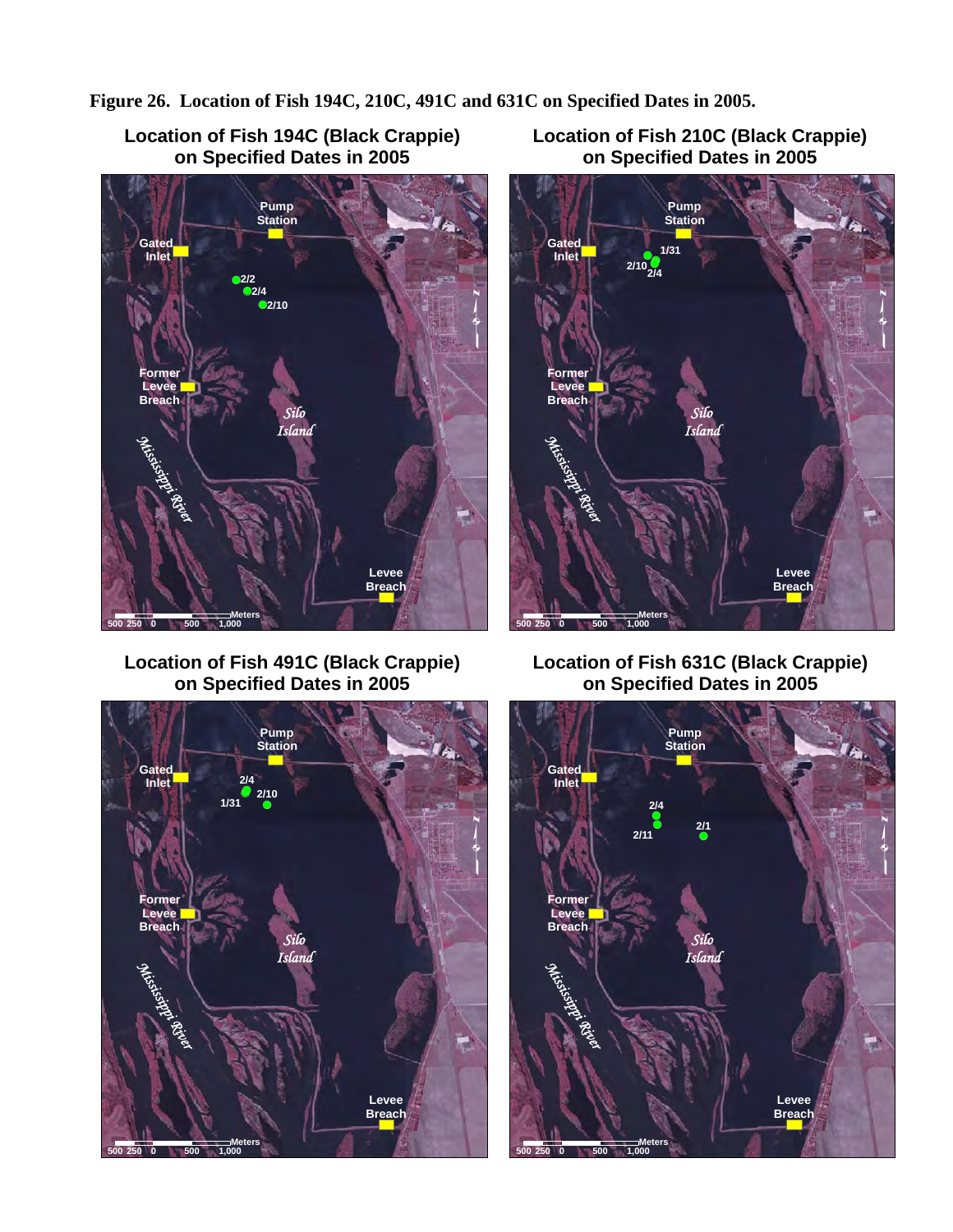**Figure 27. Location of Fish 711C, 721C, 751C and 770C on Specified Dates in 2005.** 



**Location of Fish 751C (Black Crappie) on Specified Dates in 2005**



**Location of Fish 721C (Black Crappie) on Specified Dates in 2005**



**Location of Fish 770C (Black Crappie) on Specified Dates in 2005**